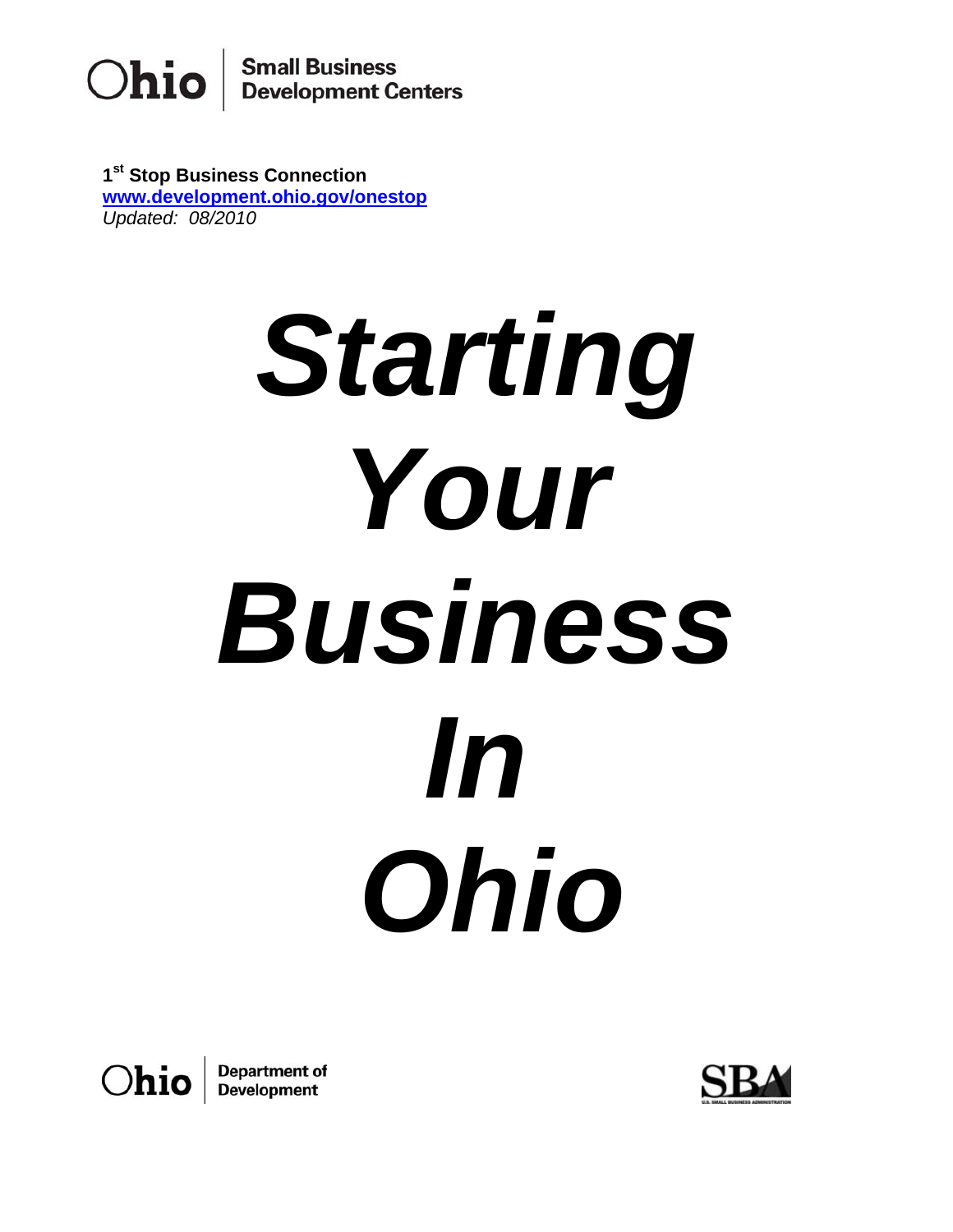# **CONTENTS**

| <b>SECTION</b> | <b>PAGE</b> |
|----------------|-------------|
|                |             |
|                |             |
|                |             |
|                |             |
|                |             |
|                |             |
|                |             |
|                |             |
|                |             |
|                |             |
|                |             |
|                |             |
|                |             |
|                |             |
|                |             |
|                |             |
|                |             |
|                |             |
|                |             |
|                |             |
|                |             |
|                |             |
|                |             |

# **1st Stop Business Connection**

Small Business Development Centers of Ohio Division of Entrepreneurship and Small Business Ohio Department of Development P.O. Box 1001 Columbus, Ohio 43216-1001

# **[www.onestop.development.ohio.gov](http://www.onestop.development.ohio.gov/)**

*The Small Business Development Centers of Ohio program is partially funded by the Ohio Department of Development along with the U. S. Small Business Administration.* 

*This material is funded in part through a cooperative agreement with the U. S. Small Business Administration. All opinions, conclusions or recommendations expressed or implied, are those of the author(s) and do not necessarily reflect the views of the SBA.* 

*Reasonable accommodations for persons with disabilities will be made if requested at least two weeks in advance. Contact Susan Foltz at 614-752-2587 for assistance.*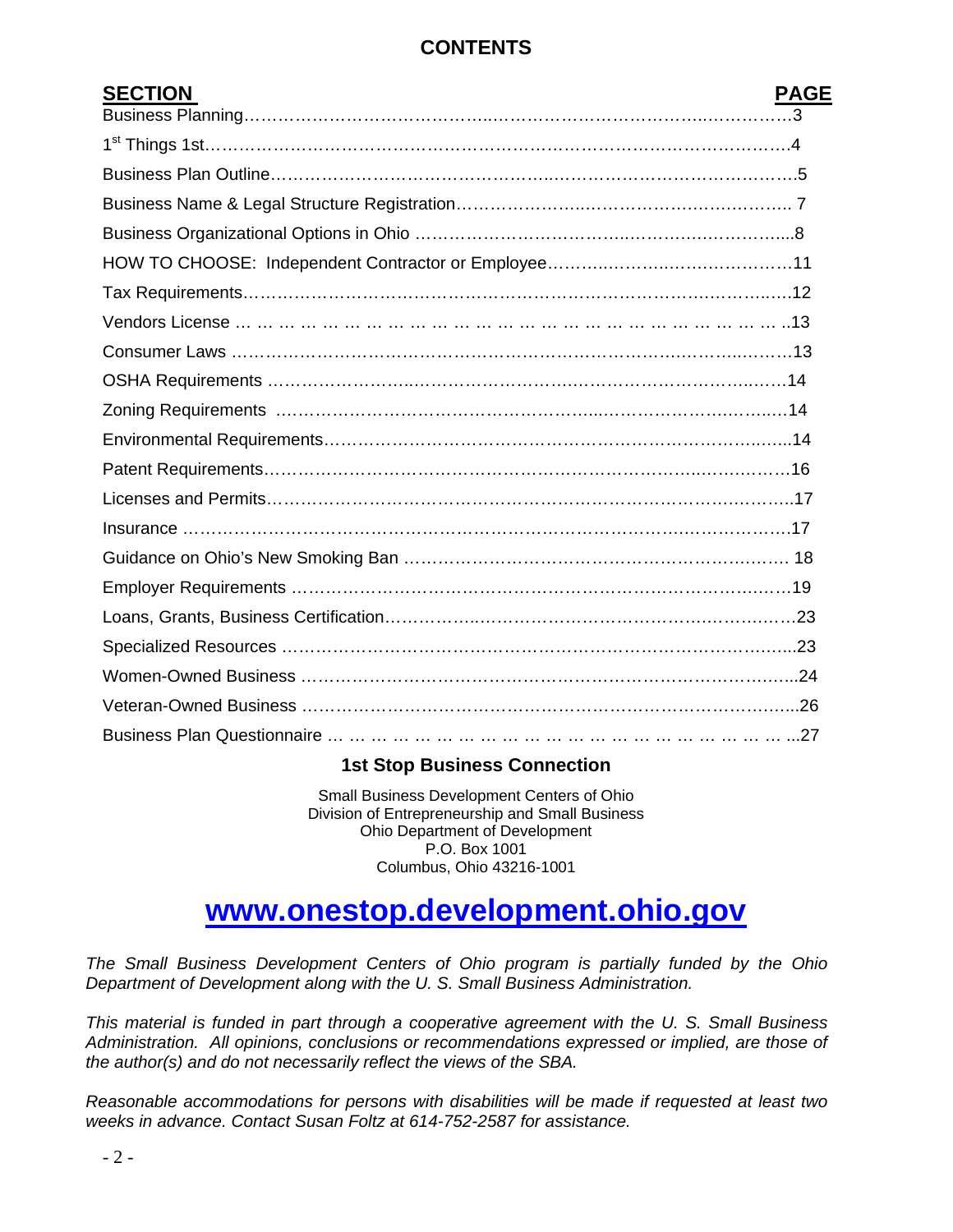# **Starting Your Business in Ohio**

# **BUSINESS PLANNING**

The first step in starting a business is creating a business plan. It will help you determine what you must accomplish, acquire and learn before you start a small business. Your business plan will also be used as a tool to access money to start your business. Your plan will tell bankers, suppliers and future employees about your goals, how you plan to run your business, and how much thought you have to put into the process.

Complete the business plan guide that is part of this kit. This guide will help you gather the information you need to create your business plan.

#### **Your local Small Business Development Center of Ohio (SBDC) can help you plan. The SBDCs are staffed by highly trained business advisors who are available to assist you with your business needs.** *Counseling is a FREE service***!**

Once you contact the SBDC, you will work closely with a business advisor. Your business advisor will regularly review your progress and help you find the answers you are seeking. Center personnel can also recommend short-term training courses to meet your specific needs.

#### **Contact the SBDC nearest you:**

| Akron                                     | $(330)$ 375-2111   | Elyria          | (440) 328-2324   |
|-------------------------------------------|--------------------|-----------------|------------------|
| Athens                                    | (740) 593-1797     | Fremont         | (800) 826-2431   |
|                                           |                    | Hamilton        | (513) 737-6543   |
| Cambridge                                 | (740) 432-6568     | Kent            | (330) 474-3595   |
| Cincinnati - Urban League                 |                    | Lima            | (419) 995-8184   |
|                                           | $(513)$ 487-6517   | Marietta        | (740) 373-5150   |
| Cincinnati – Clermont Chamber             |                    | Mansfield       | (419) 525-1614   |
|                                           | $(513) 576 - 5000$ |                 |                  |
| Cleveland - Urban League                  |                    | N. Philadelphia | $(330)$ 308-7479 |
|                                           | (216) 622-0999     | N. Canton       | (330) 244-3290   |
| Cleveland - Cleveland State               |                    |                 |                  |
|                                           | (216) 875-9715     | Painesville     | (440) 357-2290   |
| Cleveland - Hispanic Business Association |                    | Piketon         | (800) 860-7232   |
|                                           | (216) 281-4422     | Piqua           | $(937)$ 381-1516 |
| Columbus                                  | (614) 287-5294     |                 |                  |
| Columbus - Centro Empresarial Latino      |                    | Springfield     | (937) 322-7821   |
|                                           | $(614)$ 505-6743   |                 |                  |
| Dayton - Entrepreneur Center              |                    |                 |                  |
|                                           | $(937)$ 281-0118   | Toledo          | (419) 243-8191   |
| Dayton - Wright State University          |                    | Wilmington      | (937) 469-2058   |
|                                           | $(937)$ 775-3487   | Youngstown      | (330) 941-2140   |
| Defiance                                  | (419) 782-6270     |                 |                  |

# **[www.EntrepreneurOhio.org](http://www.entrepreneurohio.org/)**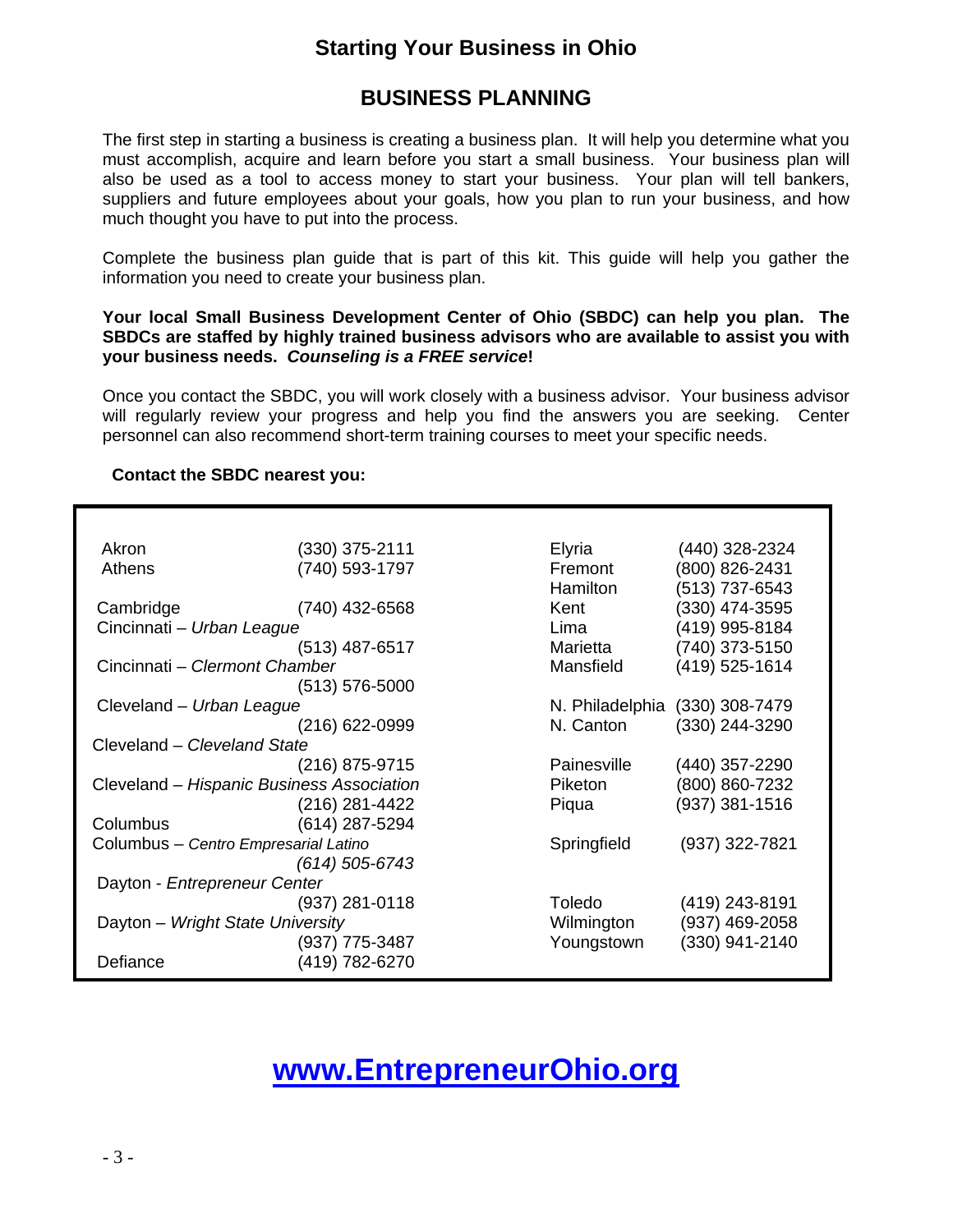# **1st Things 1st**

Do I need a Business License?

Some states require all businesses to have a generic business license. Anyone who is planning to do business within the State of Ohio, using a name other than their own personal name, must register with the Secretary of State's office.

What forms do I file first?

1. Search the name of your business at the Secretary of State's office. Online database:

[http://www.sos.state.oh.us/SOS/businessServices.aspx.](http://www.sos.state.oh.us/SOS/businessServices.aspx)

- 2. How will the business legal structure be set up?
	- Sole Proprietor Form #534A
	- General Partnership –Form #534A or Statement of Partnership Authority-Form #535
	- Limited Partnership Form #531 (Foreign Limited Partnership –Form #531B)
	- Limited Liability Company Form #533A (Foreign Limited Liability Company –Form #553B)
	- Limited Liability Partnership Form #536 (Foreign Limited Liability Partnership Form #537)
	- C-Corporation Form #532 (Foreign C-Corporation Form 530)
	- Non-profit Form #532

Forms can be found at: [http://www.sos.state.oh.us/SOS/businessServices.aspx.](http://www.sos.state.oh.us/SOS/businessServices.aspx)

# 3. Will the company have employees?

## *If yes register with the following*

- IRS Employer Identification Number
- Ohio State Agencies
	- i. Department of Taxation (withholding)
	- ii. Department of Job & Family Services
	- iii. Bureau of Workers Compensation

## *If no register with the following*

- IRS Employer Identification Number
- Ohio State Agencies
	- i. Bureau of Workers Compensation
- 4. All Businesses Register with the Ohio Department of Taxation
	- Commercial Activities Tax (CAT)
	- Vendor's License

Can be done online at the Ohio Business Gateway: [http://business.ohio.gov](http://business.ohio.gov/)

- 5. What are the specific licensing or registration requirements for the business?
	- $\bullet$  1<sup>st</sup> Stop Business Connection will select a checklist designed to guide the entrepreneur.
	- *Free* Start-Up Business kit is available for at: <http://development.ohio.gov/onestop>

The kit includes a detailed guide in registering with the state and federal government; an outline to assist in writing the business plan; a packet outlining several of the state and federal loan programs; and the phone numbers of the Ohio SBDC Network for the entrepreneur to call for *free*  and confidential counseling, as well as local business training programs.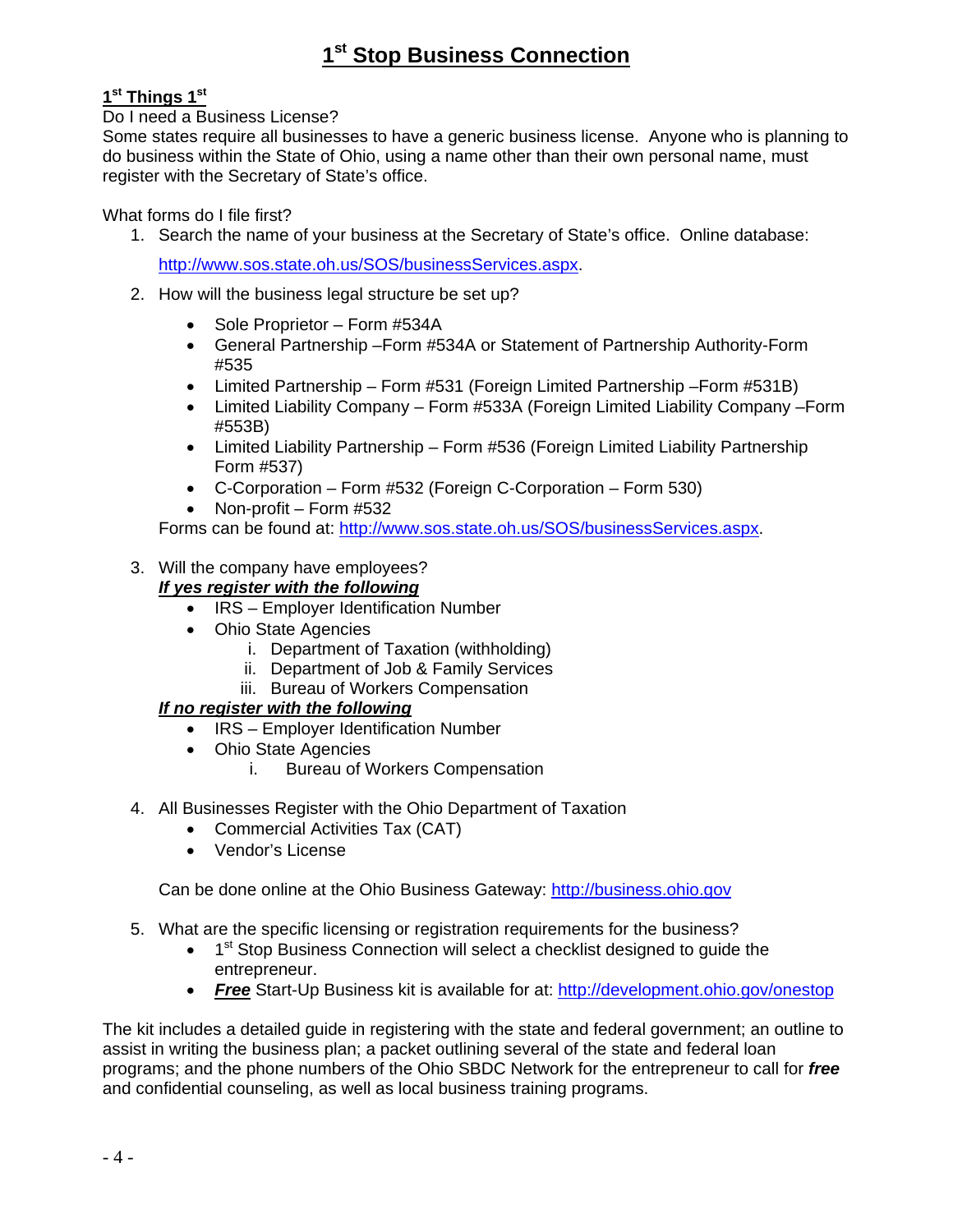# **Business Plan Outline**

*A business plan is the basic road map to a successful business. This business plan outline will help in developing a formal business plan. Please have a complete business plan when you meet with your Small Business Development Center (SBDC) business advisor.* 

## **Cover page**

- **1. Company Name** 
	- Address
	- Telephone number/ fax
	- Email/ website
- **2. Chief Executive officer name**

## **3. Confidentiality statement**

# **Table of Contents**

- Topic or sections
- Corresponding page numbers

# **Executive Summary**

- Highlight business concept
- Management expertise
- Summarize sales/ profit forecasts
- Purpose of financing

# **Description of product or service**

- Cycle in your business of how operations are conducted
- Explain importance of each product/ service
- Design, style, and trademark possibilities
- Discuss quality and durability
- Address your competitive advantages by product or service
- Point out any research or new technology updates

# **Industry Characteristics**

## 1**. Brief description of industry**

- Terms of sales volume
- Number and size of firms in industry
- Average profits
- Growth of industry in relation to growth of the economy
- Any seasonal or cyclical changes
- Include any state, federal, or local laws or regulations pertaining to your business

## **Operations**

## 1. **Business Concept**

- History (if established business)
- Evolution of product

## 2. **Merchandising Plan**

- Type of equipment or machinery required
- Will you buy or lease?
- Means of acquiring necessary equipment

## **Facility**

- Location, size accessibility, zoning
- Special physical requirements
- Hours of operation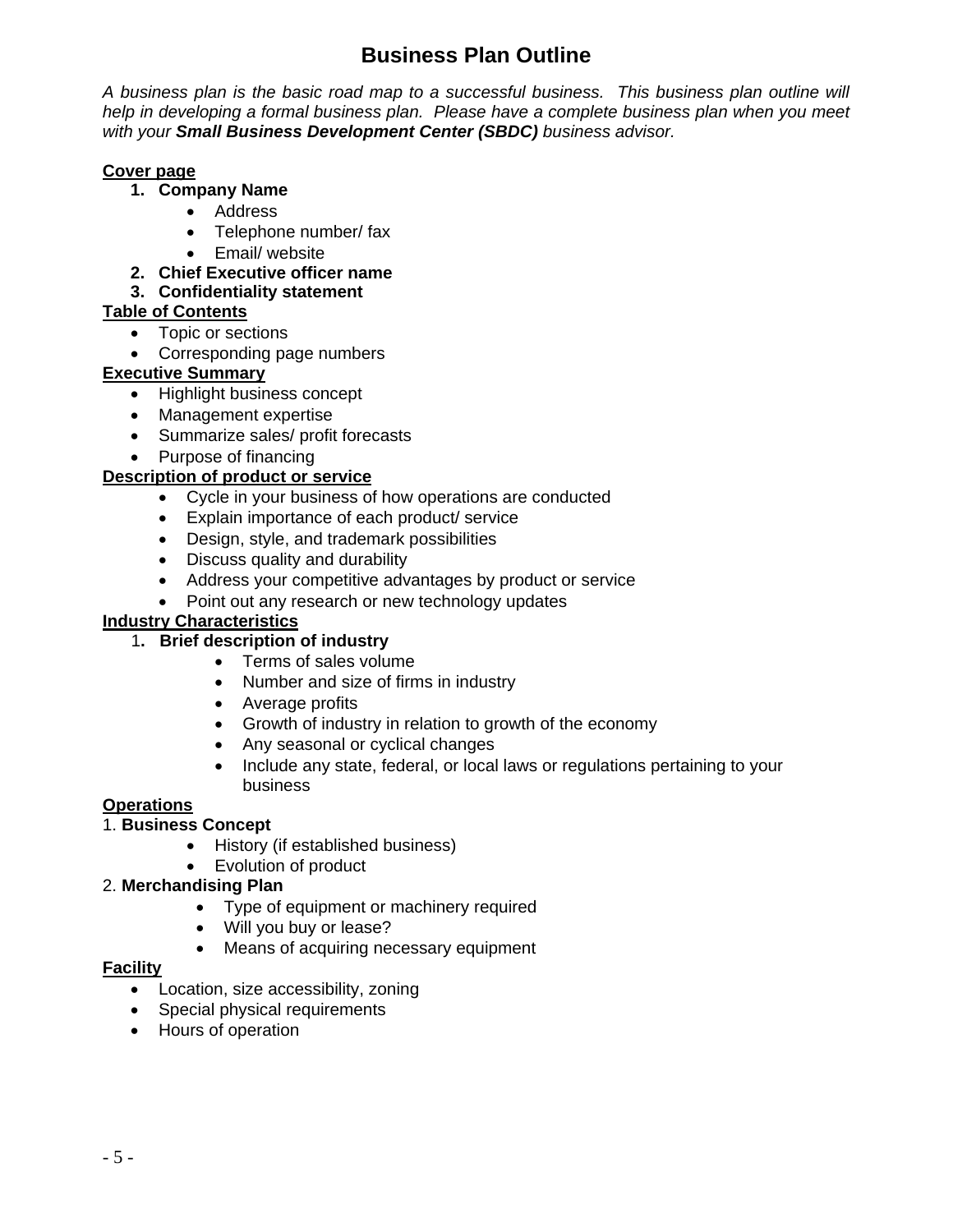#### **Management & Organization**

- 1. **Management Background**
	- Experience/ affiliation
	- Strengths
	- Education

## 2. **Organization**

- Legal structure
- Duties/ Responsibilities/ job description
- Board of Directors Advisors ( list)
- Number of employees, current and projected

# **The Market**

# 1. **Market Analysis**

- Current and potential customers
- Customer buying motivations
- Target market

# 2. **Marketing Strategy**

- Promotion and advertising
- Location
- Image, pricing, and packaging
- Distribution channels
- Selling methods
- Sales goal

# **Financial**

# 1. **Current Condition**

- Balance sheets from past three years
- Business Profit and Loss Statements from past three years
- Personal balance sheet for all persons with 20% or more ownership
- Detailed account of start up costs
- Monthly expenses

# 2. **Request for financing**

- Amount of money being borrowed stated clearly
- List all potential funding sources including any contributions by the owner
- List what the capital will be used for

## **Appendix**

- All support data such as leases, resumes, contracts, permits, etc.
- Articles of incorporation/ organization, or partnership agreement
- Letters of intent
- Letters of reference
- Technical support documentation

**See Page 27 for a full business plan questionnaire. Please contact your local Small Business Development Center (Small Business Development Center) listed on page 3 for direct support and assistance.**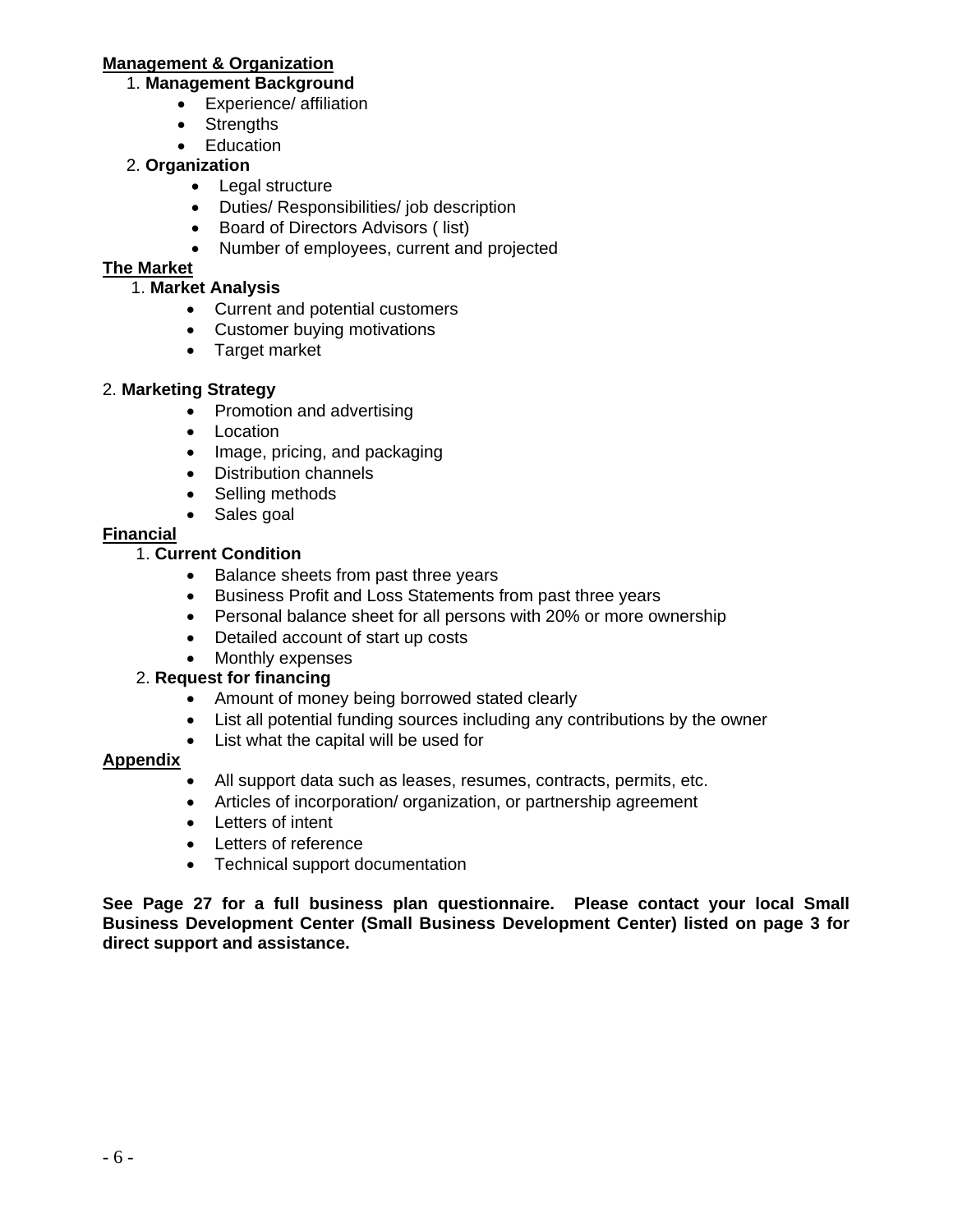# *BUSINESS NAME & LEGAL STRUCTURE REGISTRATION*

All businesses must register with the Secretary of State. In Ohio, there are six main legal structures for businesses: **sole proprietorship, general partnership, limited partnership, limited liability partnership, limited liability company (for profit and nonprofit), corporation (for profit, nonprofit, and professional).** 

If your business will be a sole proprietorship you will register your business by filing the **Name Registration** form.

A general partnership has the option to register a trade name or report the use of a fictitious name by submitting a **Name Registration** form or a general partnership may submit a **Statement of Partnership Authority** to provide notice of the partnership. The **Statement of Partnership Authority** requires a **\$125 filing fee.** 

A *trade name* cannot be used by any other business. Filing prevents any other business from registering the same name with the Secretary of State. There is a **\$50 filing fee**.

A *fictitious name* is not as protected as a trade name. A fictitious name is registered with the Secretary of State, but anyone can use it. There is a **\$50 filing fee**.

If you will organize your business as a limited partnership, limited liability partnership, limited liability company, corporation, or nonprofit, you will register by filing forms specific to that legal structure. The name of your business will also be secured when you file these specific forms.

If you are a business from outside Ohio, referred to as a **"Foreign Entity,"** you will also need to register your business with the Secretary of State's office if you are transacting business in Ohio.

#### **Name Availability**

The Secretary of State's office is the filing agency for business name and legal structure. It does not determine whether the use of a name is legal. If a name is registered as a trade name, the Secretary of State's office will tell you that you cannot use it unless you have the permission of the business with that name.

To check the availability of a name in Ohio, you can search on the Secretary of State's website, or you can call the Secretary of State's Business Services Division.

For any questions or to find out about the availability of a business name in Ohio, call the Secretary of State, toll-free at:

> **(877) 767-3453 [www.sos.state.oh.us](http://www.sos.state.oh.us/)**

To make sure the name of your business does not conflict with another business, trademark nationally, contact the U.S. Patent and Trademark Office at: **(800) 786-9199** 

**[www.uspto.gov](http://www.uspto.gov/)**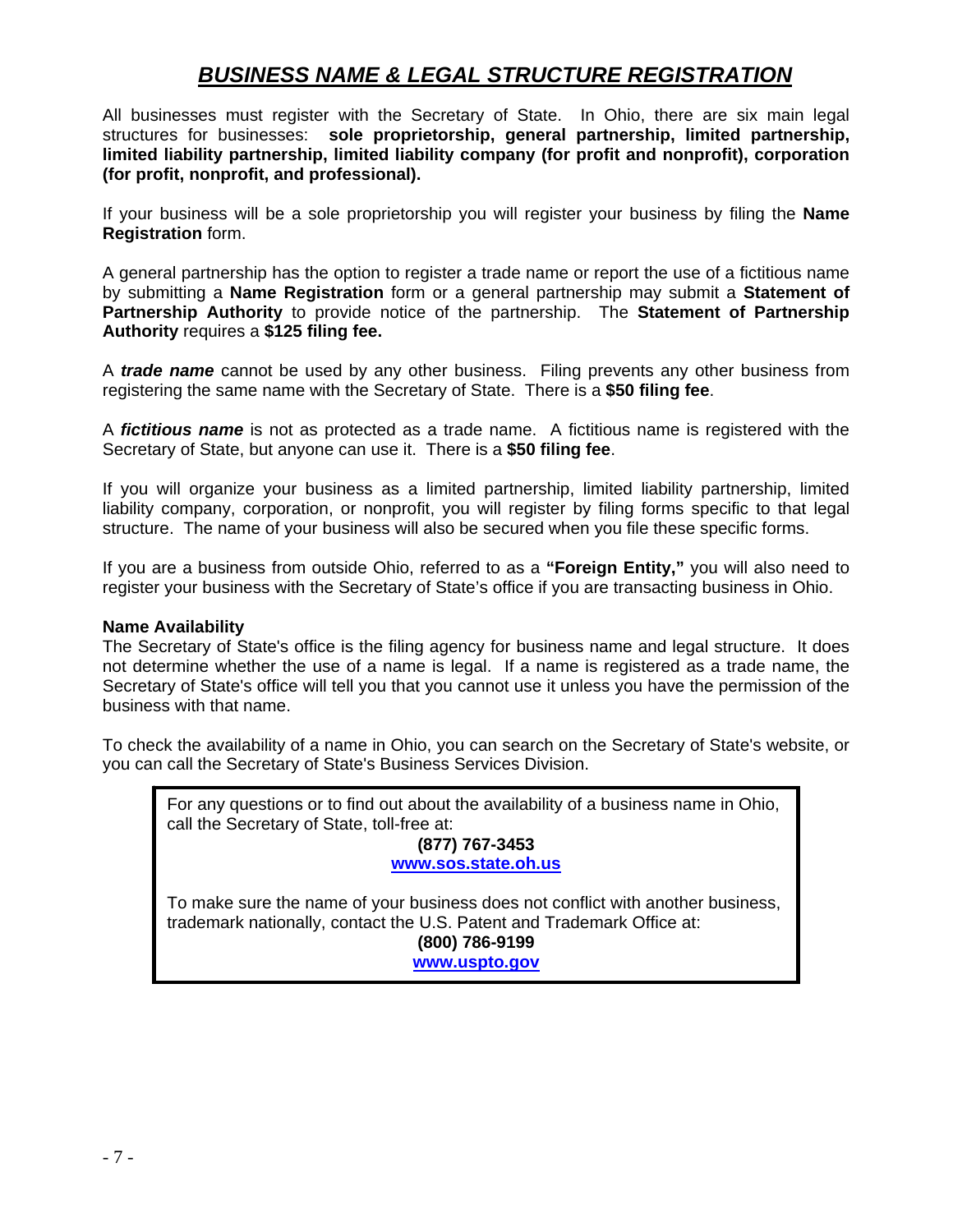# **Business Organizational Options in Ohio**

| <b>CONTROL</b>                                              | <b>LIABILITY</b>                                  | <b>TAX</b>                      | <b>ADVANTAGE</b>                     | <b>DISADVANTAGE</b>                        | FORM(S)         |
|-------------------------------------------------------------|---------------------------------------------------|---------------------------------|--------------------------------------|--------------------------------------------|-----------------|
| <b>SOLE PROPRIETORSHIP</b>                                  | Owner is responsible for own                      | Taxed only once:                | No partnership                       | Personal assets are                        | 534A            |
| Owned and controlled by one                                 | actions as well as employee                       | Owner reports all               | agreement.                           | more open to attack                        | (In-State or    |
| person.                                                     | actions. Owner's personal assets                  | income and                      | Taxed only once.                     | in a legal case.                           | Foreign)        |
| Cost: \$50-NAME                                             | are more open to attack in a legal                | expenses on                     |                                      |                                            |                 |
| <b>REGISTRATION</b>                                         | case.                                             | personal tax                    |                                      |                                            |                 |
|                                                             |                                                   | return.                         |                                      |                                            |                 |
| <b>GENERAL PARTNERSHIP</b>                                  | Partners are responsible for own                  | Taxed only once:                | Taxed only once.                     | Partners' personal                         | Register at     |
| Owned and controlled by two                                 | actions as well as employee                       | Each partner                    |                                      | assets are more                            | county          |
| or more people. Partners                                    | actions. Partners' personal                       | reports his or her              |                                      | open to attack in a                        | recorder's      |
| share profit, risk and                                      | assets are more open to attack in                 | share of                        |                                      | legal case. Must                           | office. Also    |
| management responsibilities.                                | a legal case.                                     | partnership                     |                                      | have approval of all                       | file state form |
| Cost: \$50-NAME                                             |                                                   | income on                       |                                      | partners before                            | 534A to         |
| <b>REGISTRATION or</b>                                      |                                                   | individual tax                  |                                      | management duties                          | register        |
| <b>Cost: \$125- STATEMENT</b>                               |                                                   | return. The                     |                                      | are transferred.                           | business        |
| OF PARTNERSHIP                                              |                                                   | business does not               |                                      |                                            | name.           |
| <b>AUTHORITY</b>                                            |                                                   | pay taxes as its                |                                      |                                            | (In-State or    |
|                                                             |                                                   | own entity.                     |                                      |                                            | Foreign)        |
|                                                             |                                                   |                                 |                                      |                                            | <b>Or</b>       |
|                                                             |                                                   |                                 |                                      |                                            | 535 for         |
|                                                             |                                                   |                                 |                                      |                                            | Statement of    |
|                                                             |                                                   |                                 |                                      |                                            | Partnership     |
| <b>LIMITED PARTNERSHIP</b>                                  | General                                           |                                 |                                      |                                            | Authority       |
|                                                             | partners<br>are<br>responsible for own actions as | Taxed only once:<br>General and | Limited partners'<br>personal assets | General partners'                          | $531A - In-$    |
| Owned and controlled by at<br>least one general partner and | well as<br>actions.<br>employee                   | limited partners                | are generally less                   | personal assets are<br>more open to attack | <b>State</b>    |
| at least one limited partner.                               | partners'<br>General<br>personal                  | report their share              | open to attack in a                  | in a legal case. Must                      |                 |
| General partners manage the                                 | assets are more open to attack                    | of partnership                  | legal case.                          | have approval of all                       | or              |
| business and limited partners                               | in a legal case.                                  | income on                       | Taxed only once.                     | partners before                            |                 |
| just invest money.                                          | Limited partners are generally                    | individual tax                  |                                      | management duties                          | $531B -$        |
| Cost: \$125                                                 | responsible for the amount of                     | returns. The                    |                                      | are transferred.                           | Foreign         |
|                                                             | their investment.                                 | business does not               |                                      |                                            |                 |
|                                                             |                                                   | pay taxes as its                |                                      |                                            |                 |
|                                                             |                                                   | own entity.                     |                                      |                                            |                 |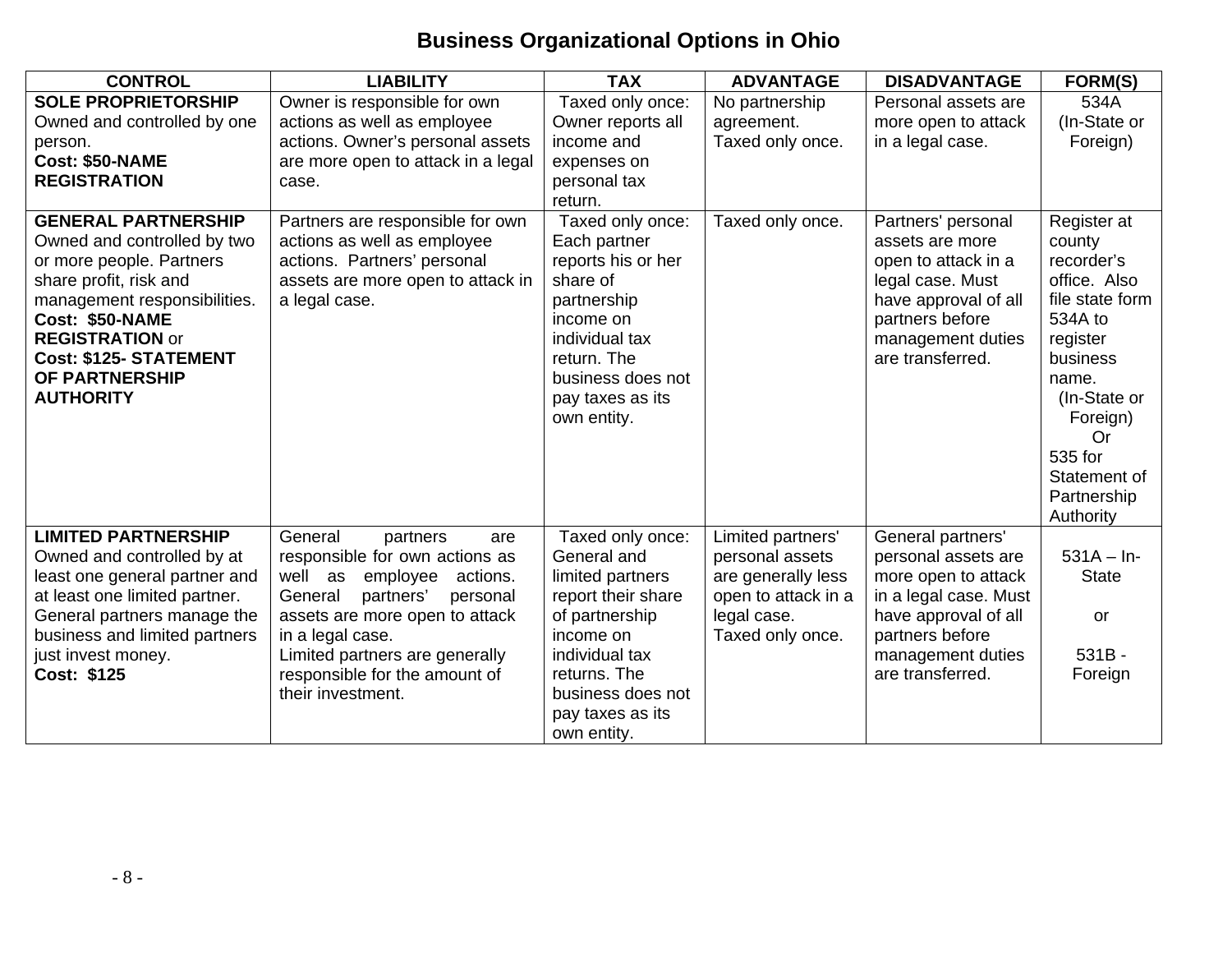| <b>CONTROL</b>                                                                                                                                                                                                                                                                                                                                                                                  | <b>LIABILITY</b>                                                                                                                                                                                                                                                                                                                                           | <b>TAX</b>                                                                                                                                                           | <b>ADVANTAGE</b>                                                                                                         | <b>DISADVANTAGE</b>                                                                     | FORM(S)                                                                                   |
|-------------------------------------------------------------------------------------------------------------------------------------------------------------------------------------------------------------------------------------------------------------------------------------------------------------------------------------------------------------------------------------------------|------------------------------------------------------------------------------------------------------------------------------------------------------------------------------------------------------------------------------------------------------------------------------------------------------------------------------------------------------------|----------------------------------------------------------------------------------------------------------------------------------------------------------------------|--------------------------------------------------------------------------------------------------------------------------|-----------------------------------------------------------------------------------------|-------------------------------------------------------------------------------------------|
| <b>LIMITED LIABILITY</b><br><b>COMPANY</b><br>Can be organized by one or<br>more person(s). Then,<br>company interests are sold<br>(like shares in a corporation).<br>The people who buy the<br>interests are called members.<br>Unless the members agree<br>otherwise, control of the<br>business is distributed<br>according to how much<br>money each member has<br>invested.<br>Cost: \$125 | Members are generally<br>responsible for own actions and<br>actions of the business. But,<br>unlike sole proprietorships and<br>general and limited partnerships,<br>members are not responsible for<br>employee actions simply because<br>they own the business. Personal<br>assets can be attacked, but<br>business assets are taken first.              | Taxed only once:<br>Members report<br>their share of<br>business income<br>on individual tax<br>returns. The<br>business does not<br>pay taxes as its<br>own entity. | Members'<br>personal assets<br>are generally less<br>open to attack in a<br>legal case.<br>Taxed only once.              | Must have approval<br>of all members<br>before management<br>duties are<br>transferred. | 533A - In-<br><b>State</b><br>or<br>533B-<br>Foreign                                      |
| <b>C-CORPORATION</b><br>Can be organized by one or<br>more person(s). Then<br>corporate shares are sold.<br>Shareholders appoint board<br>of directors, which appoints<br>officers who carry out<br>corporate policy.<br>Cost: \$125                                                                                                                                                            | Shareholders are generally<br>responsible for own actions and<br>actions of the business. But,<br>unlike sole proprietorships and<br>general and limited partnerships,<br>shareholders are not responsible<br>for employee actions simply<br>because they own the business.<br>Personal assets can be attacked,<br>but business assets are taken<br>first. | Taxed twice:<br>Shareholders pay<br>taxes on their<br>earnings.<br>Corporation also<br>pays its own<br>taxes.                                                        | Shareholders'<br>personal assets<br>are generally less<br>open to attack in a<br>legal case. Easy to<br>transfer shares. | Taxed twice.                                                                            | 532 (In-<br>State)<br>530 (Foreign)<br>$U-3$<br>$IT-1$<br>$UCO-1$<br><b>SS-4</b><br>$I-9$ |
| <b>CONTROL7</b>                                                                                                                                                                                                                                                                                                                                                                                 |                                                                                                                                                                                                                                                                                                                                                            |                                                                                                                                                                      |                                                                                                                          |                                                                                         | FORM(S)                                                                                   |
| <b>LIMITED LIABILITY PARTNERSHIP</b><br>A Limited Liability Partnership is usually formed by a general partnership that desires limited liability but finds it too difficult to<br>organize as a limited liability company. Businesses do not start out as limited liability partnerships.<br>Cost: \$125                                                                                       |                                                                                                                                                                                                                                                                                                                                                            |                                                                                                                                                                      | 536-In-State<br>or<br>537-Foreign                                                                                        |                                                                                         |                                                                                           |
| <b>S-CORPORATION</b><br><b>Cost: Free</b>                                                                                                                                                                                                                                                                                                                                                       | Business must be registered as a C-corporation before applying for S-corporation status from the Internal Revenue<br>Service (IRS). Shareholders pay taxes on their earnings. Corporation does not pay federal taxes.                                                                                                                                      |                                                                                                                                                                      |                                                                                                                          |                                                                                         | <b>IRS Form</b><br>2553                                                                   |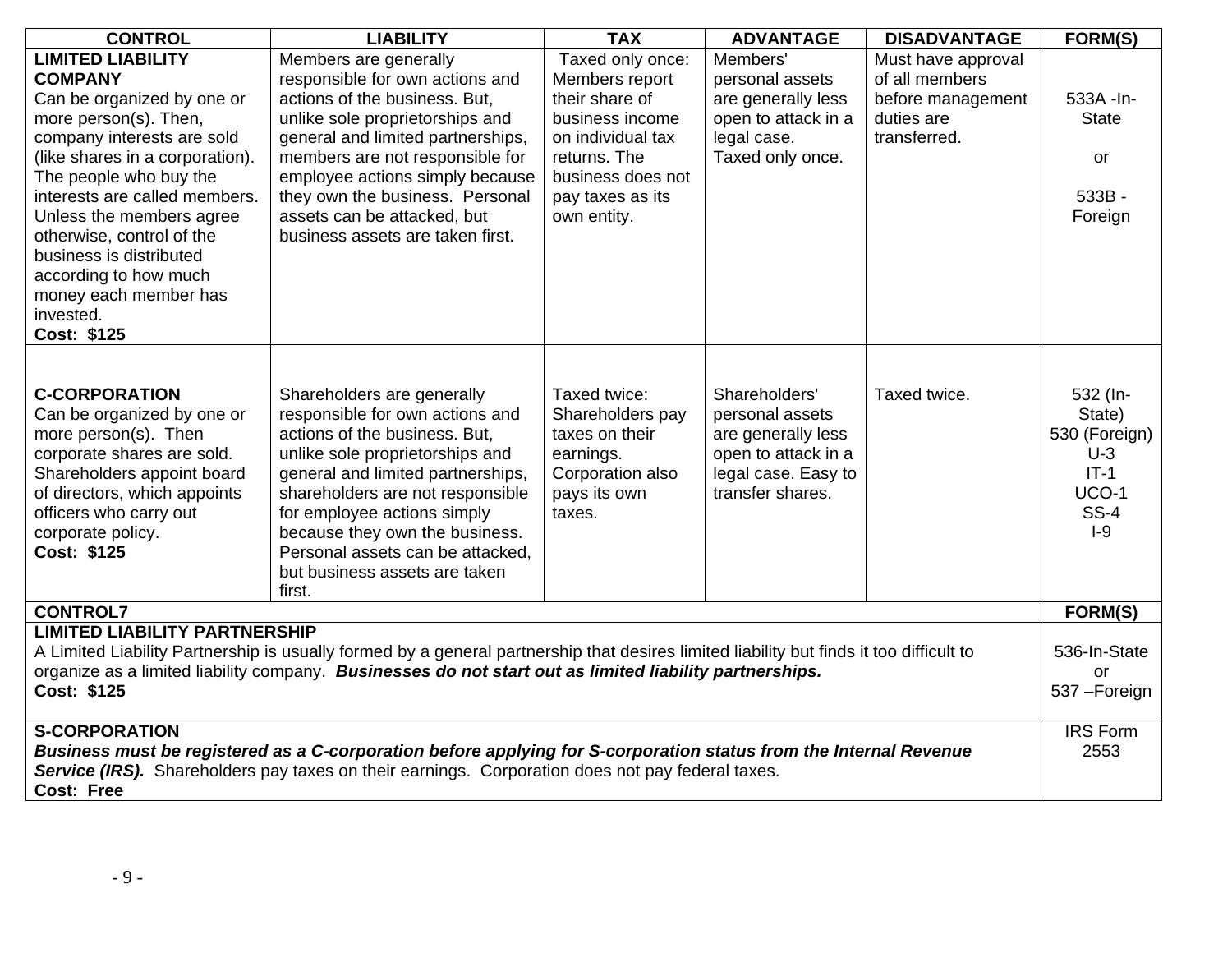# *WHERE TO FILE*

*Form 534A* (Name Registration), *Form 531* A(Certificate of Limited Partnership) *Form 531*B (Certificate of Foreign Limited Partnership),, *Form 533A* (Organization/Registration of Limited Liability Company), Form 536/537 (Statement of Qualification) *Form 532* (Initial Articles of Incorporation) and *Form 530* (Foreign Corporation Application for license or Registration of Corporation Name) are filed with the Secretary of State.

*IRS Form 2553* (Election of a Small Business Corporation) is filed with the Internal Revenue Service.

If your business will hire employees or if your business will be a C-Corporation, you must also file the following forms: *Form U-3* (Application for Workers' Compensation Coverage) with the Ohio Bureau of Workers' Compensation. *Form IT-1* (Combined Application for Registration as an Ohio Withholding/School District Withholding Agent) with the Ohio Department of Taxation.

*Form UCO-1* (Report to Determine Liability) with the Ohio Department of Jobs and Family Services.

*Form SS-4* (Application for Employer Identification Number) with the Internal Revenue Service.

*Form I-9* (Employment Eligibility Verification) Employee File.

This business organizational options chart is for informational purposes only. It is not legal advice. Before starting your business, it is recommended you consult with your attorney.

# *STARTING A NON-PROFIT ORGANIZATION*

**Legal Information for Non Profit Corporations (LINC)** Ohio **[http://www.lincohio.org](http://www.lincohio.org/)** this web site provides over 2,500 internet resources to help non-profit organizations with their legal and management questions.

**United Way of Central Ohio, Neighborhood Training Academy**, (614) 241-3071 **[www.uwcentralohio.org](http://www.uwcentralohio.org/)**

**FIRSTLINK, 2-1-1 OR (614) 221-2255<http://www.firstlink.org/public/training>**

\*Please note these non-profit organizations offer workshops on how to start a non-profit organization.

# **If you have questions about a specific form, contact:**

**Internal Revenue Service (800) 829-4933 Ohio Secretary of State of Ohio (877) 767-3453 Ohio Department of Taxation (888) 405-4039 Ohio Department of Jobs and Family Services (877) 644-6562 Bureau of Citizenship and Immigration Services (800) 357-2099 or for the hearing** 

**impaired (800) 278-5732**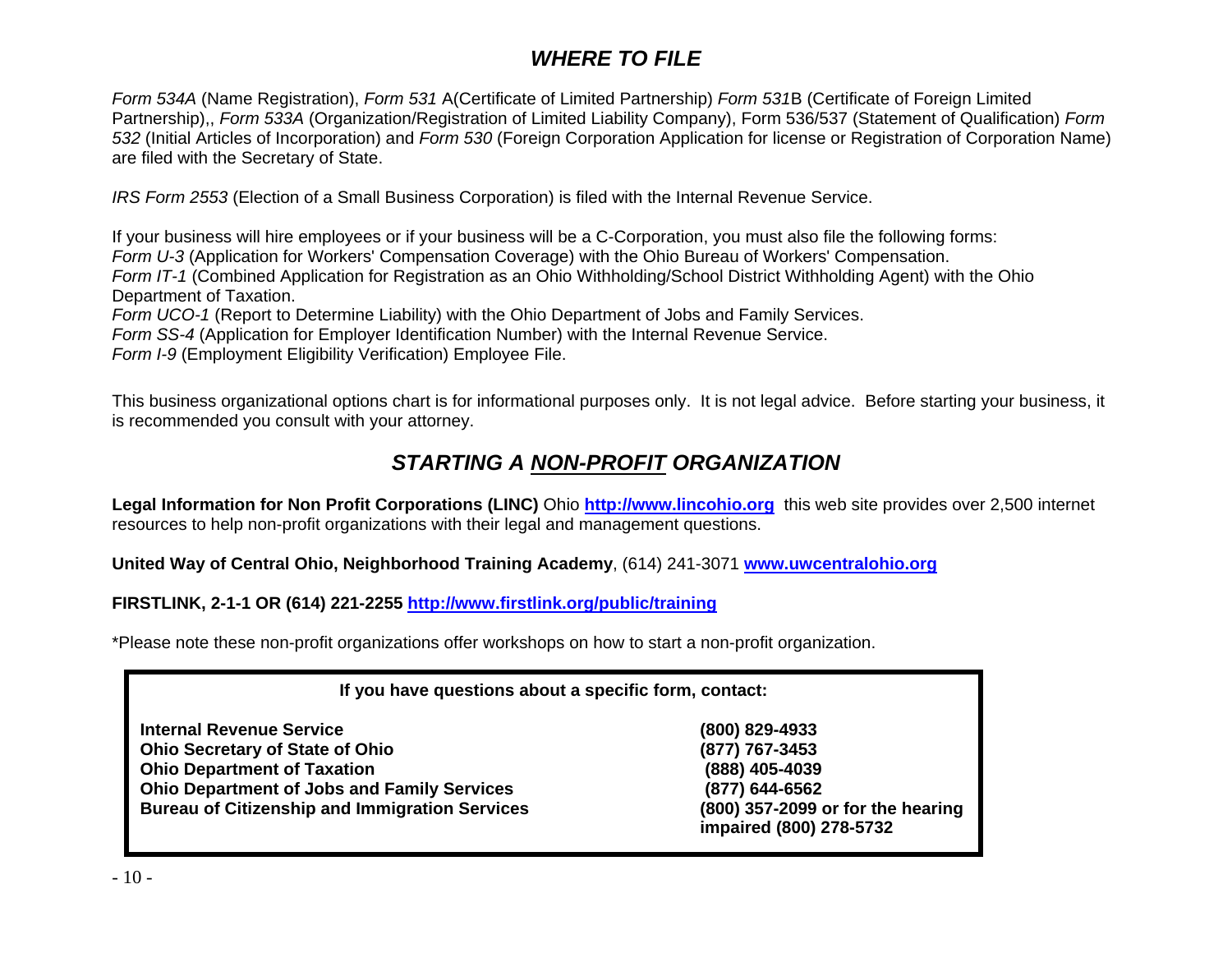# **HOW TO CHOOSE**

## **Independent Contractor or Employee?**

You may be considering contracting your extra work or projects out instead of hiring employees. If you do this, you must pay careful attention to three details that the state and federal governments look at to determine if your workers are independent contractors or really your employees. It is important to determine whether your workers are independent contractors or employees so you know if you are liable for workers' compensation, certain taxes, unemployment compensation, etc.

## **1. Behavioral Control**

- Will you direct and control how the work is done?

# **2. Financial Control**

- To what extent will the worker be reimbursed for business expenses?
- To what extent will the worker invest in the facilities or material used to complete the work?
- How will you pay the worker? Weekly, monthly, or when the work is finished?

# **3. Type of Relationship**

- Will there be a written contract describing your business relationship with the worker?
- Will the worker's services be available to other businesses while working for you?
- Will you provide insurance, a pension plan, vacation and sick pay?
- How long will your relationship with the worker last?

Detailed information is available in the IRS's **Employer's Supplemental Tax Guide (Publication 15-A).** You can also file **Form SS-8 (Determination of Worker Status for Purposes of Federal Employment Taxes and Income Tax Withholding)** and allow the IRS to determine if a specific individual is an independent contractor or employee.

> Internal Revenue Service forms and publications are available by calling: **(800) 829-3676**

## **[www.irs.gov](http://www.irs.gov/)**

More information about the differences between employees and independent contractors is available from the Ohio Department of Job and Family Services:

> **PHONE: (877) 644-6562 or (614) 466-2319 [http://jfs.ohio.gov](http://jfs.ohio.gov/)**

**It is recommended you talk with an attorney or an accountant to make a final decision as to the status of your workers.** 

**If you are considering employees, see Section on Employer Requirements on Page19.**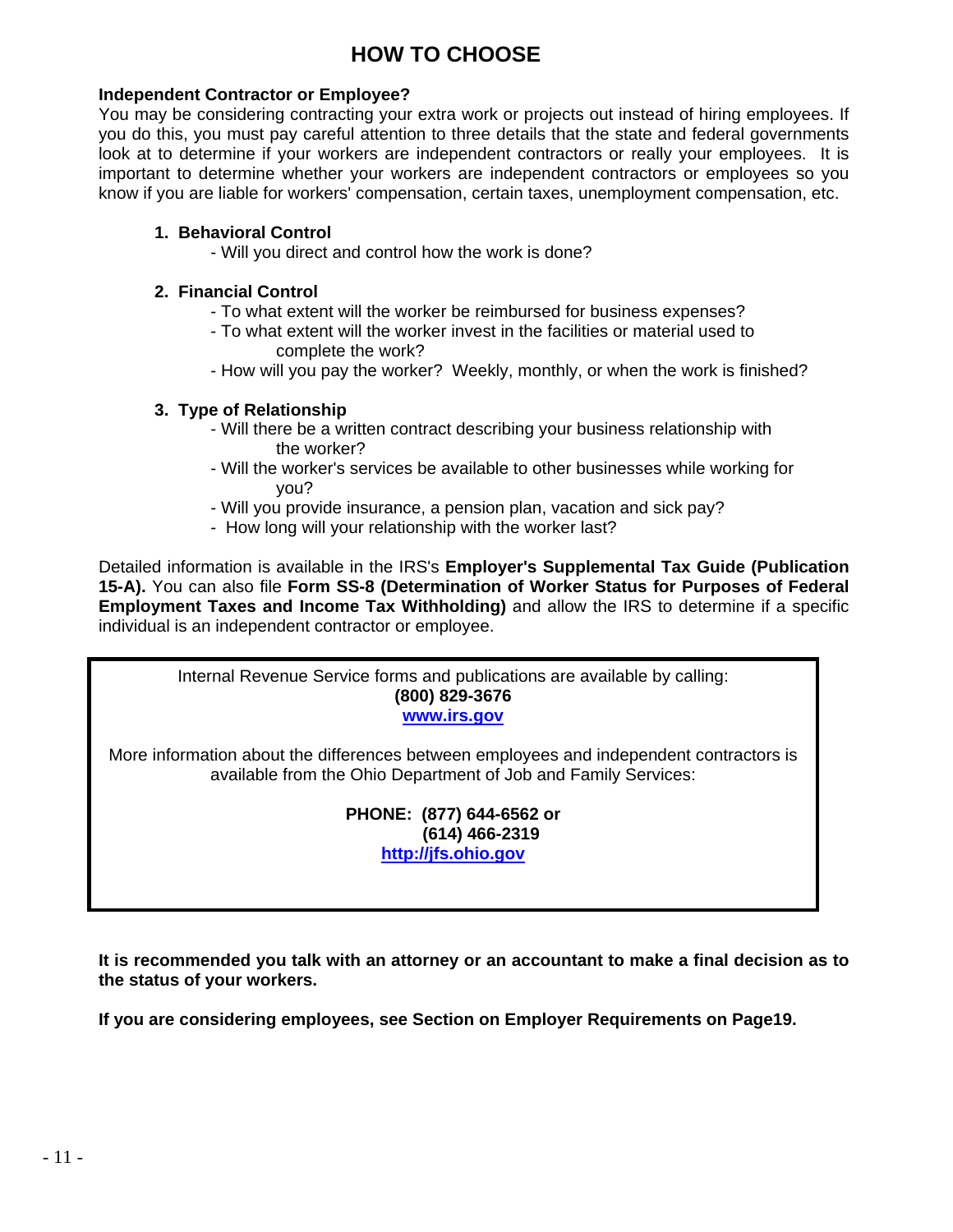# **TAX REQUIREMENTS**

# **Federal Taxes**

To help businesses identify and comply with federal income tax rules, the Internal Revenue Service (IRS) has several toll-free taxpayer assistance telephone lines.

> **Tax information and notices (800) 829-4933 Tax forms only (800) 829-3676 [www.irs.gov](http://www.irs.gov/)**

## **Ohio Income Taxes**

- **Sole proprietors** must pay Ohio income tax on their Ohio net earnings (income after expenses).
- **Partners** must pay Ohio income tax on their share of the partnership's net earnings.
- **Corporations** must pay Ohio income tax on their net earnings. The shareholders must pay Ohio income tax on their dividends.

# **Ohio's Commercial Activity Tax (CAT)**

- The CAT is a tax on the privilege of doing Business in Ohio, measured by gross receipts received in an annual or calendar quarter time period. The CAT is not a transactional sales tax.
- Most types of business (such as sole proprietors, partnerships, or corporations) with taxable gross receipts of \$150,000 or more in a calendar year will file the CAT.

# **The CAT applies to:**

- Service providers, such as medical professionals, attorneys, and accountants.
- Persons engaged in the sale or rental of any type of property.
- Out-of-state businesses that meet any of the following criteria
	- o Have more than \$500,000 in taxable gross receipts in Ohio.
		- o Have more than \$50,000 in real or personal property in Ohio.
		- o Expand more than \$50,000 in payroll for work in Ohio.
		- o Conduct more than 25% of business activity in Ohio.

## **How to register your business:**

- On-line registration is encouraged. Go to the Ohio Business Gateway at **[http://business.ohio.gov](http://business.ohio.gov/).** There is only a \$15 fee for electronic registration.
- Paper registration may be done for a \$20 fee. Forms are available at the ODT web site, **[www.tax.ohio.gov](http://www.tax.ohio.gov/)**, or by calling 1-800-282-1782
- Combined or consolidated taxpayers pay a maximum registration fee of \$200.
- The registration fee can be applied toward CAT liability in the first return.

**Ohio Department of Taxation General Business Questions: (888) 405-4039 Order Forms: (800) 282-1782 [www.tax.ohio.gov](http://www.tax.ohio.gov/)**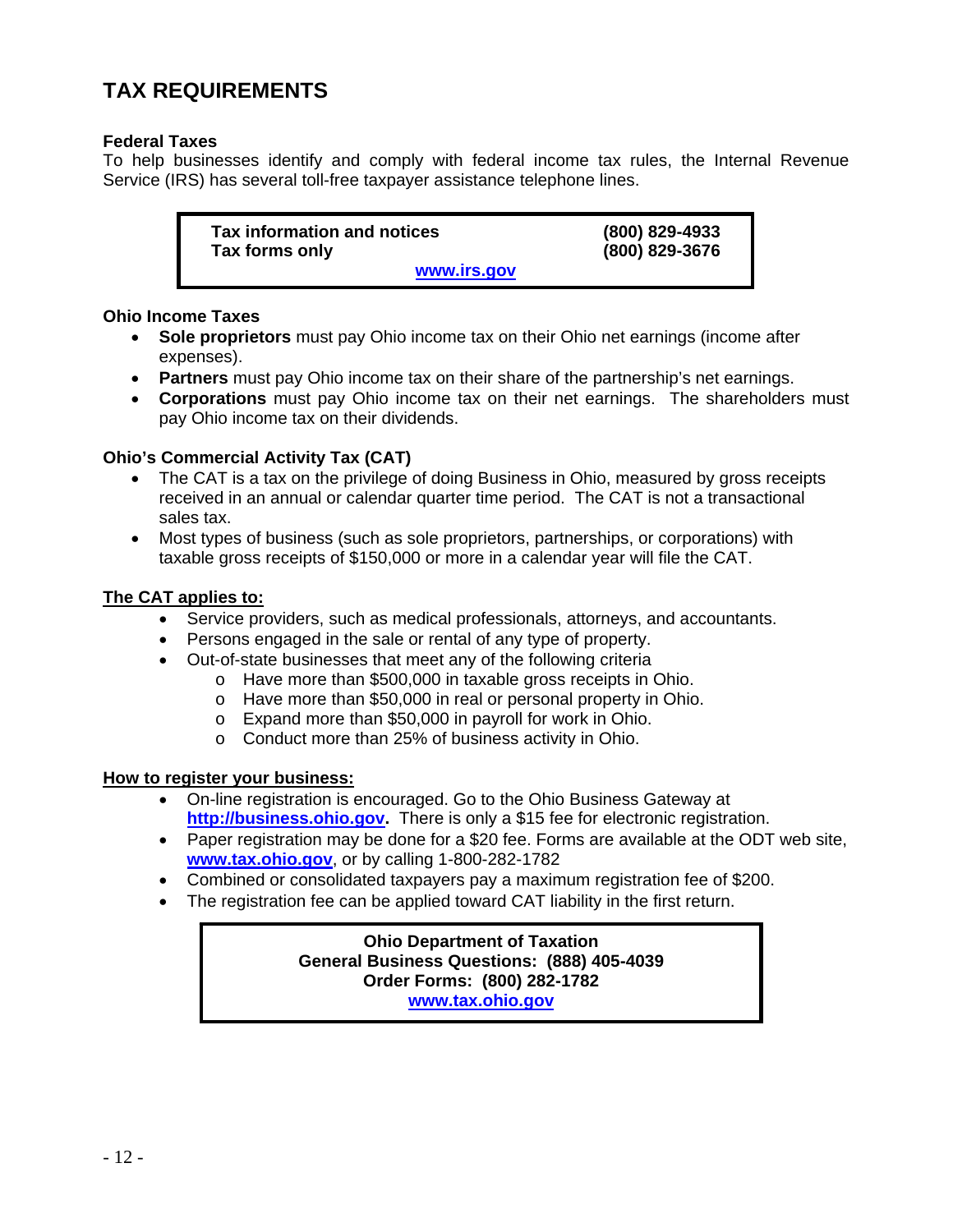# **Vendor's License**

The Vendor's License is the mechanism that allows you to collect sales tax from your customers and to remit sales tax to the Ohio Department of Taxation. The **Ohio sales tax rate is the state base.** Counties are allowed to **add from .25 percent to 1.5 percent for local sales tax**, so tax rates vary from county to county. For complete sales tax details go to **[http://www.tax.ohio.gov/divisions/sales\\_and\\_use/index.stm](http://www.tax.ohio.gov/divisions/sales_and_use/index.stm)**

#### • *Registration for the vendor's license is available online at [http://business.ohio.gov](http://business.ohio.gov/) .*

#### **Certificate of Exemption**

The State of Ohio does not issue a sales tax exemption number. A vendor's license number is **NOT** a sales tax exemption number. To claim exemption, you must provide a properly completed exemption certificate to your supplier.

**The Ohio Business Gateway (OBG)** provides electronic filing services to offer Ohio's businesses, a time and money saving online filing and payment system to simplify business relationships with government agencies. *Go to: [http://business.ohio.gov](http://business.ohio.gov/)* 

# **CONSUMER LAWS**

The Ohio Attorney General's Office enforces laws to ensure a fair marketplace for businesses and consumers. The **Consumer Sales Practices Act** is the state's main consumer protection law. It prohibits deceptive, unfair and unconscionable sales practices in consumer transactions. A consumer transaction is a sale or advertisement of a product or service that would be used for the home or personal use.

#### **Deceptive sales practices include:**

- Falsely representing the qualities, uses or characteristics of a product or service.
- Indicating a price advantage exists when it doesn't.
- Falsely claiming a product has a warranty.
- Indicating a replacement or repair is needed when it isn't.
- Failing to deliver on products or services.

#### **Unconscionable sales practices include:**

- Taking advantage of a person's illiteracy, disability, or inability to understand the terms of the sale

- Selling goods or services that substantially exceed the usual selling price.
- Selling goods or services when the supplier knows the consumer can't afford them.
- Knowingly selling goods or services to a consumer who is unable to receive substantial benefit from the purchase.
- Knowingly making misleading statements.

Ohio also has laws that specifically regulate motor vehicle sales and repairs, get-rich-quick schemes, advertising, door-to-door sales, self-improvement programs (such as health clubs, dance studios and dating services), business opportunities, and repairs and services.

To protect consumers, small businesses and nonprofits, the Ohio Attorney General's Office offers an informal dispute resolution process to help resolve complaints regarding consumer transactions. To learn more about filing a complaint please visit the Attorney General's website.

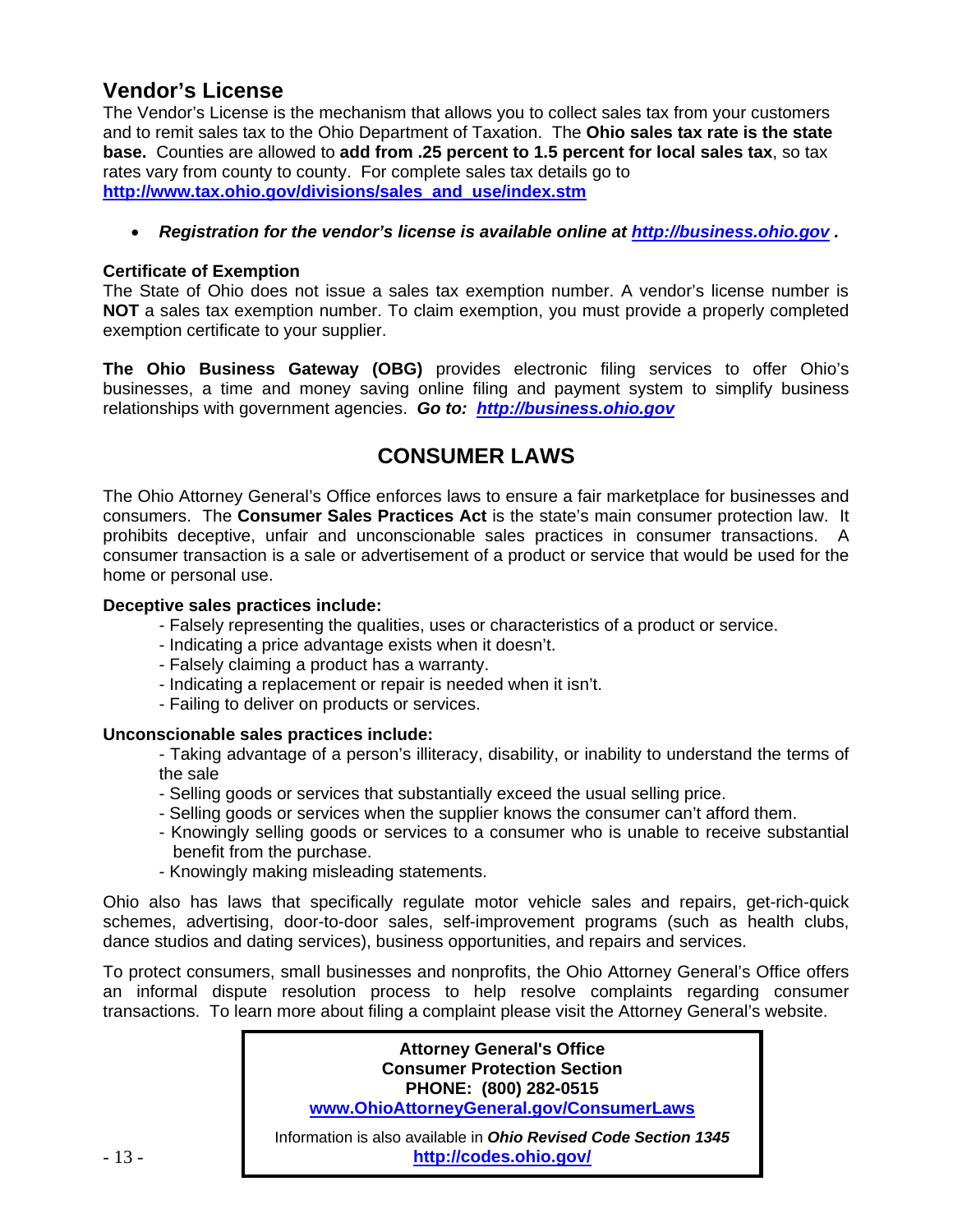# **OSHA REQUIREMENTS**

Through the Federal Occupational Safety and Health Act, the U.S. Occupational Safety and Health Administration (OSHA) helps assure a safe and healthy work environment.

To help Ohio's businesses meet OSHA requirements, the Ohio Department of Commerce's Division of Labor and Worker Safety, Bureau of Occupational Health and Safety offers on-site consultation. This means a trained specialist will come to your business, at your request, and tell you about potential hazards at your worksite. The service is confidential and you will not be cited or penalized for any hazards found during the consultation. If hazards are found however, you will be expected to correct them.

Requesting a consultation will not trigger an OSHA inspection.

# **Ohio Department of Commerce Division of Labor and Worker Safety Bureau of Occupational Health and Safety On-Site Consultation Services PHONE: (800) 282-1425**

You can also request a consultation through the Ohio Department of Commerce's **[http://com.ohio.gov](http://com.ohio.gov/)** 

**Federal OSHA offices can also provide assistance, information and publications to help you understand OSHA requirements.** 

| <b>Federal OSHA Offices</b> |                       |  |
|-----------------------------|-----------------------|--|
| Cincinnati                  | Cleveland             |  |
| PHONE: (513) 841-4132       | PHONE: (216) 615-4266 |  |
| Columbus                    | Toledo                |  |
| PHONE: (614) 469-5582       | PHONE: (419) 259-7542 |  |
|                             | www.osha.gov          |  |
|                             |                       |  |

# **ZONING REQUIREMENTS**

*If you will start a business in your home or any other out of the ordinary location, please check with your local zoning administration to determine if the neighborhood zoning laws allow for that type of business in that location.* 

# **ENVIRONMENTAL REQUIREMENTS**

Small businesses, like big businesses, need to know and understand environmental regulations. The Ohio Environmental Protection Agency (EPA) makes sure everyone complies with environmental laws. The agency monitors land, air and water.

You should contact the Ohio EPA while you are still planning your business. The Ohio EPA has programs, such as the Small Business Assistance Program, that help new businesses comply with environmental laws.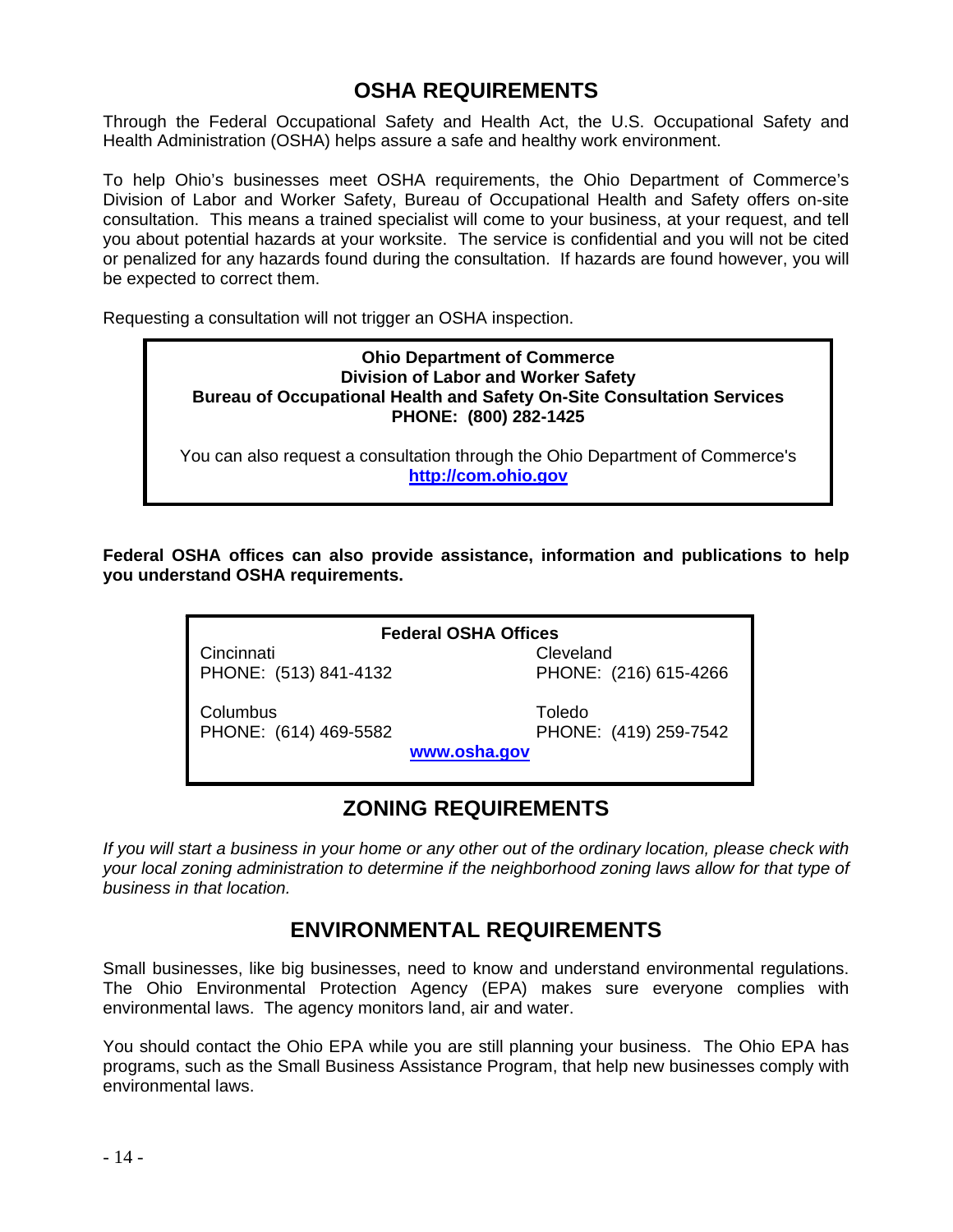#### **Water and Sewer**

Before your business connects to a publicly owned wastewater system, the local sewer department must approve it. If your business is constructing a new private disposal system, contact the Ohio EPA for information about regulations.

#### **Hazardous Waste**

If your business will create, transport, store, treat or dispose of any hazardous or toxic wastes or used oil, contact the Ohio EPA for information about regulations.

#### **Solid and Infectious Waste**

The Ohio EPA regulates the transfer and disposal of non-hazardous solid wastes and scrap tires. Disposal facilities include landfills, compost operations and incinerators. The Ohio EPA also regulates generators and transporters of infectious waste. Contact the Ohio EPA for information about these regulations

#### **Air**

All businesses that emit a certain amount of air contaminants must have permits to install and operate the air contaminant source. The Ohio EPA should also be notified if any building areas with asbestos will be demolished or renovated. Open burning of materials is generally not allowed in Ohio.

> **Ohio Environmental Protection Agency Small Business Assistance Office PHONE: (800) 329-7518 [www.epa.state.oh.us](http://www.epa.state.oh.us/)**

## **Other Ohio EPA Resources:**

**Business Assistance from the Office of Compliance Assistance – available on the Ohio EPA website:** <http://www.epa.ohio.gov/Default.aspx?alias=www.epa.ohio.gov/ocapp>

Small Business Compliance Assistance: <http://web.epa.ohio.gov/ocapp/sb/index.html> Ohio EPA Permit Wizard: <http://epawebapps.epa.state.oh.us/PermitWizard/jsp/index.jsp> **Publications Catalogue:**  [http://ohioepapubs.custhelp.com/cgi-bin/ohioepapubs.cfg/php/enduser/std\\_alp.php](http://ohioepapubs.custhelp.com/cgi-bin/ohioepapubs.cfg/php/enduser/std_alp.php)  Guide to Environmental Permitting in Ohio:

<http://www.epa.ohio.gov/portals/41/sb/publications/permitguide.pdf>

Self-assessment Guide: <http://www.epa.state.oh.us/portals/41/sb/publications/selfgde.pdf>

## **Industry Specific Information:**

Bakeries: [www.epa.state.oh.us/ocapp/sb/publications/bakery.pdf](http://www.epa.state.oh.us/ocapp/sb/publications/bakery.pdf) Carpet Cleaning: <http://www.epa.ohio.gov/portals/41/sb/publications/carpetcleaning.pdf> Dental: <http://www.epa.ohio.gov/portals/41/sb/publications/dentaloffice.pdf> Dry Cleaners: <http://www.epa.ohio.gov/portals/41/sb/publications/drycleanerguide.pdf> Home-based Business: <http://www.epa.ohio.gov/portals/41/sb/publications/wastewaterhomebased.pdf> Home Health Care: [http://www.epa.ohio.gov/portals/34/document/guidance/gd\\_072.pdf](http://www.epa.ohio.gov/portals/34/document/guidance/gd_072.pdf) Motor Vehicle Repair/Painting: <http://www.epa.ohio.gov/portals/41/p2/fact110.pdf> Motor Vehicle Salvage: <http://www.epa.ohio.gov/portals/41/p2/fact110.pdf> Power Washing: <http://www.epa.ohio.gov/portals/41/sb/publications/powerwash.pdf> Restaurant: [www.epa.state.oh.us/ocapp/sb/publications/restaurant.pdf](http://www.epa.state.oh.us/ocapp/sb/publications/restaurant.pdf) Tattoo Parlor/Body Piercing: <http://www.epa.ohio.gov/portals/41/sb/publications/powerwash.pdf> Veterinary: [http://www.epa.ohio.gov/portals/34/document/guidance/gd\\_077.pdf](http://www.epa.ohio.gov/portals/34/document/guidance/gd_077.pdf)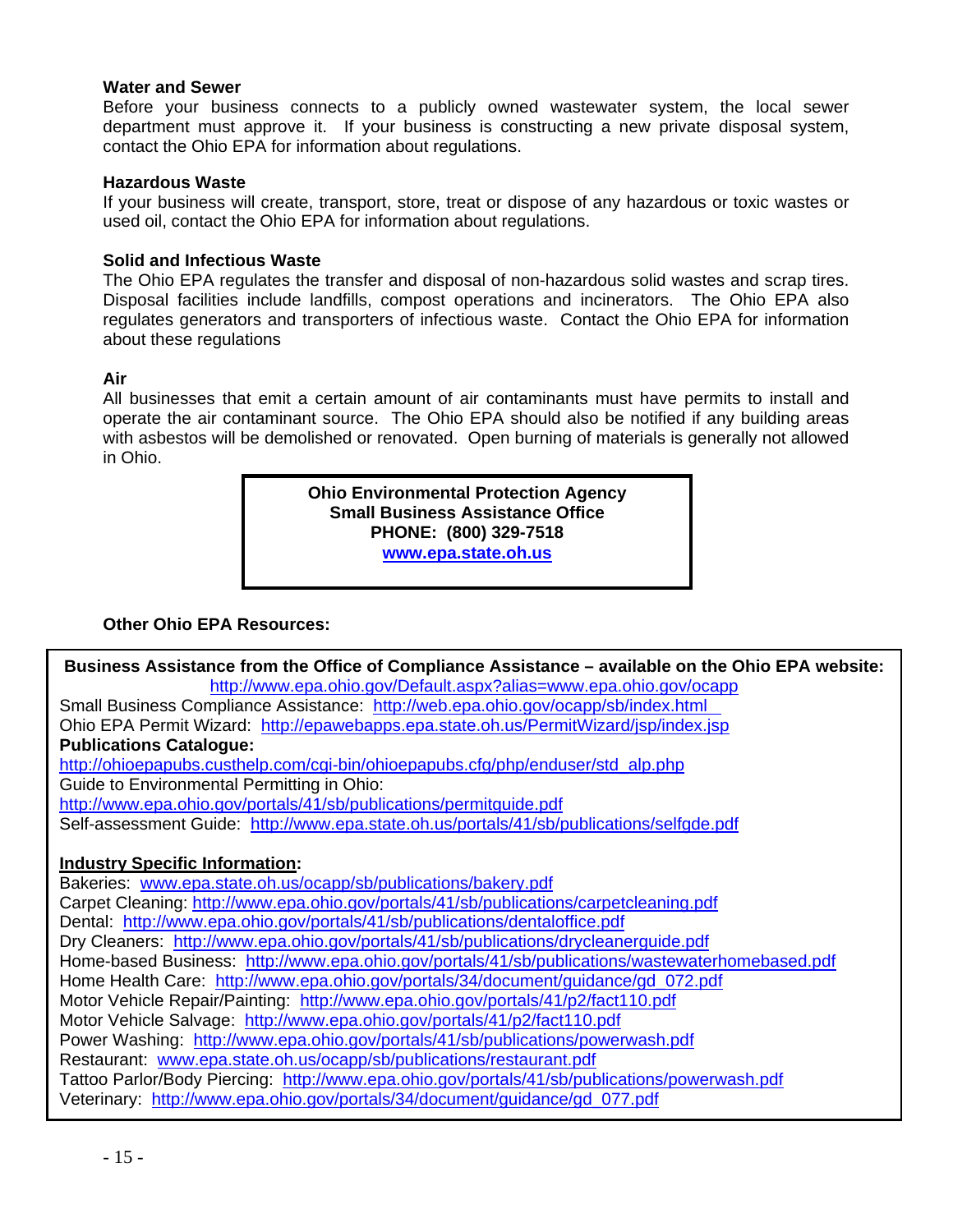# **PATENT REQUIREMENTS**

The **United States Patent and Trademark Office (USPTO)** is an agency of the U.S. Department of Commerce and issues patents for protection of inventions and trademarks. To receive a patent an application must be filed in the U.S. Patent and Trademark Office. There are three types of applications that may be filed. They are: *utility*, *design* and *plant*. There are **various application fees** depending upon the patent you are applying for.

**Utility** patents should be applied for by those who "invent or discover any new and useful process, machine, article of manufacture, or compositions of matters, or any new useful improvement thereof."

**Design** patents should be applied for by those who "invent a new, original and ornamental design for an article of manufacture.'

**Plant** patents should be applied for by those who "invent or discover and asexually reproduces any distinct and new variety of plant."

#### *What is a copyright?*

Copyright is a form of protection provided to the authors of "original works of authorship" including literary, dramatic, musical, artistic and certain other intellectual works, both published and unpublished. The 1976 Copyright Act generally gives the owner of copyright the exclusive right to reproduce the copyrighted work, to prepare derivative works, to distribute copies or phonorecords of the copyrighted work, to perform the copyrighted work publicly, or to display the copyrighted work publicly.

The copyright protects the form of expression rather that the subject matter of the writing. For example, a description of a machine could be copyrighted, but this would only protect others from copying the description; it would not protect others from writing a description of their own or from making and using the machine. Copyrights are registered by the Copyright Office of the Library of Congress.

> If you have any questions concerning patents or the application process you can contact the United States Patent and Trademark Office or search their website.

**Call USPTO toll free** at: **800-786-9199 For options when calling Press 1 for general patent/trademark information [www.uspto.gov](http://www.uspto.gov/)** 

> **U.S. Patent and Trademark Office USPTO Contact Center (UCC) Crystal Plaza 3, Room 2C02 P.O. Box 1450 Alexandria, VA 22313-1450**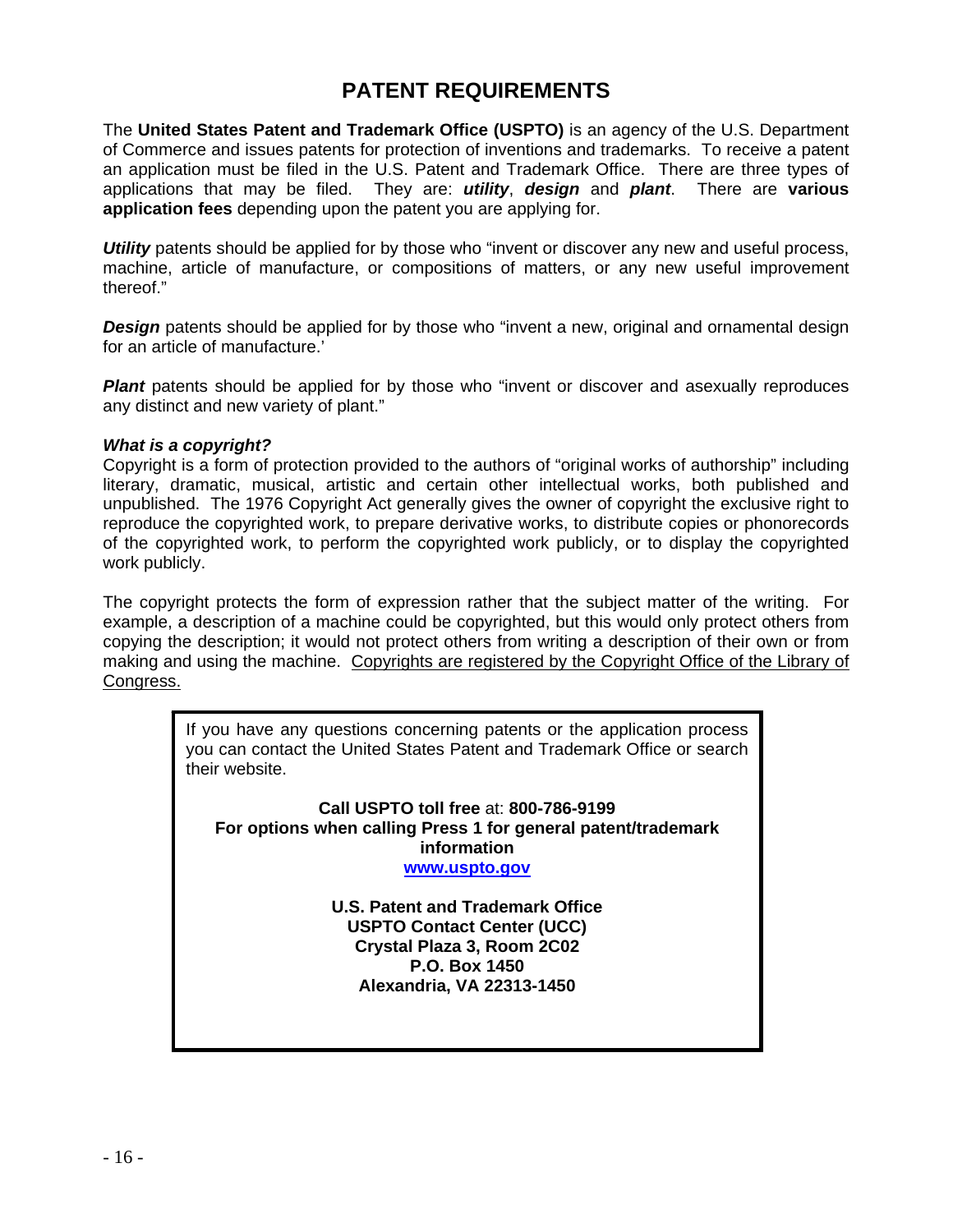# **LICENSES AND PERMITS**

(Several businesses require a specialized license or permit. Below is a short list of such businesses.)

## *BE SURE TO REVIEW YOUR CUSTOMIZED "CHECKLIST", INCLUDED IN YOUR KIT, FOR THE TYPE OF BUSINESS YOU WANT TO START.*

Accountant or CPA **Architects Auctioneers** Bar or Pub Barbers Or Beauty Salon Boiler Operators Boxing/Mixed Martial Arts Check Cashers **Chiropractors** Collection Agency Counselors & Social Workers Credit Unions Daycare **Dentists Dietitian** Electric Contractors/Installers Funeral Homes & Embalmers **Hotels** HVAC Contractors Insurance Agent Investment Advisors Liquor Permits Medical Professionals Mortgage Broker Nursing Occupational/Physical Therapy or Athletic Trainers **Optometrists** Pawn Broker Pesticides Dealer **Pharmacists** Plumbers Precious Metal Dealers Private Investigators Real Estate Agents & Appraisers Respiratory Care Restaurant Savings & Loans Security Guards Speech Pathology and Audiology Services Stock Brokers Trucking Business (Inter and Intra-state) **Utilities** Veterinary Medicine X-ray Equipment

# **INSURANCE INFORMATION**

Insure your business and its assets. Possible types of coverage for your business: Computer equipment, vehicles, liability, burglary, etc.

It is recommended you talk with an attorney or insurance agent to ensure that every aspect of your business is covered.

#### **Sample Insurance Checklist**

- Liability
- **Buildings**
- Business Income
- Boiler and Machinery
- Business Personal Property
- Management Protection
- Human Failure
- Employee Protection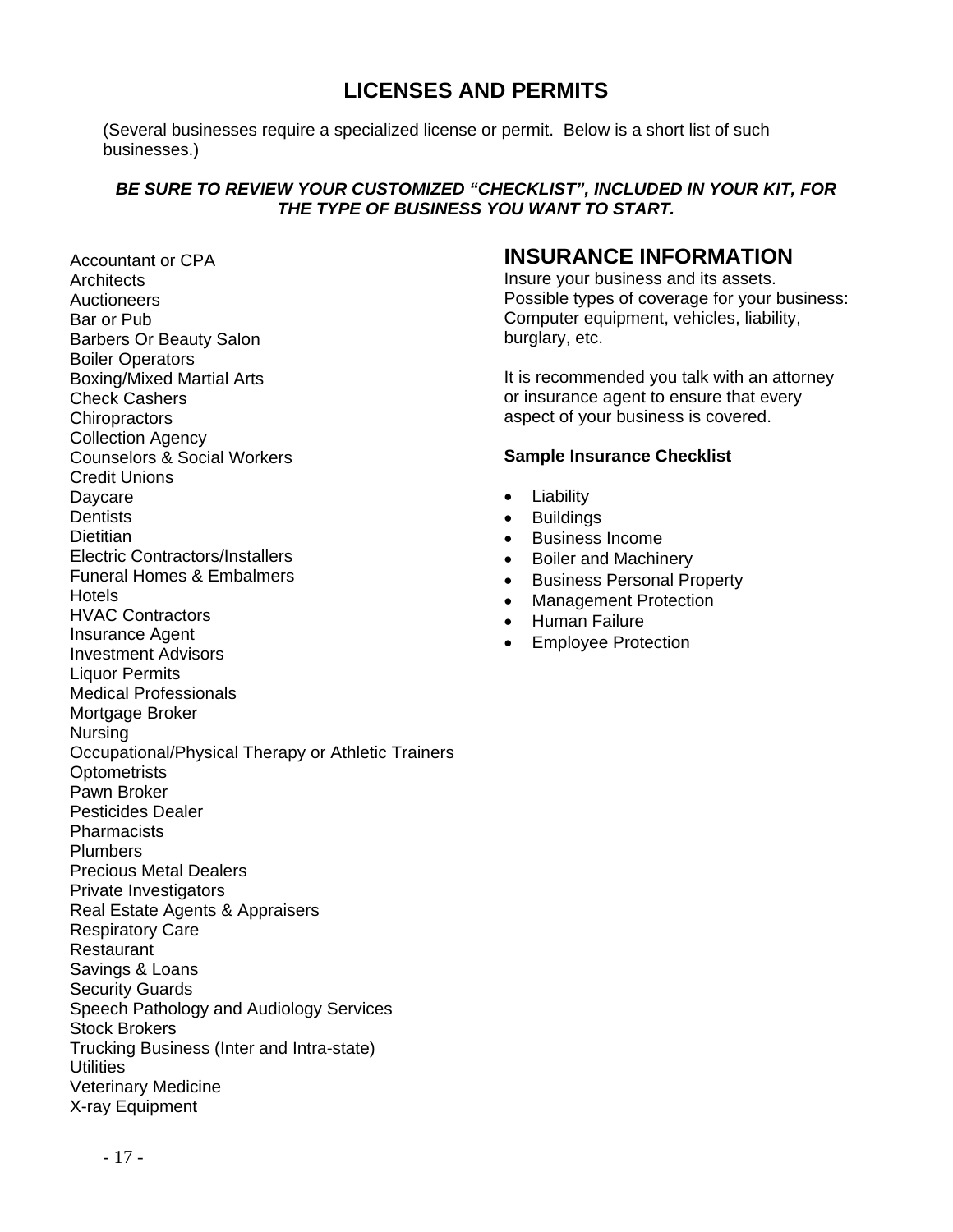# **Guidance on Ohio's New Smoking Ban**

#### **Attention Business Owners:** *Smoking in Places of Employment or Public Places is Prohibited in the State of Ohio*

# **Frequently Asked Questions**

### **How long has Ohio had a smoking ban?**

Voters approved the indoor smoking ban in November 2006, making Ohio the first Midwestern state and the first tobacco-growing state to enact such a ban.

#### **Are any places exempt from the ban?**

Under certain conditions, private residences; family-owned businesses without non-family employees; certain areas of nursing homes; outdoor patios; and some retail tobacco stores are exempt.

#### **What are the penalties for violating the smoking ban?**

Businesses: Warning letter, first violation; \$100, second violation; \$500, third violation; \$1,000, fourth violation; and \$2,500, fifth and subsequent violations. Note: fines may be doubled for intentional violations at the discretion of the enforcement entity and may be assessed on a daily basis for continuing violations.

Individuals: Warning letter; first violation; \$100, second and subsequent violations.

Retaliation against Complainant: Warning letter, first violation; \$1,000, second violation; \$2,500 third and subsequent violations.

#### **What are their proprietors' obligations under the smoking ban?**

#### *They are essentially threefold: prohibit smoking, remove ashtrays and post no-smoking signs with the toll-free enforcement number – 1-866-559-OHIO (6446).*

- **Prohibit smoking** in any "public place" or "place of employment." For definitions of a "public place" and "place of employment," please read the definitions at **ORC 3794.01.**
- All "public places" and "places of employment" must post conspicuous signs at each entrance. The signs must be clearly legible and shall contain a toll-free number for reporting violations. ODH has designed two sample signs which, when properly placed, meet the requirements of **[ORC 3794.06 \(A\) Posting of Signs](http://www.odh.ohio.gov/ASSETS/ACB77174F415483B89664F55F6C2F22C/ORC3794.06A.pdf).**

#### *Samples of the proper signs can be found at <http://www.odh.ohio.gov/alerts/ohiosmokingban.aspx>*

*Please note: If the no smoking symbol (* $\bigcirc$ *) is used, it must, in accordance with ORC 3794.06A be printed in color.*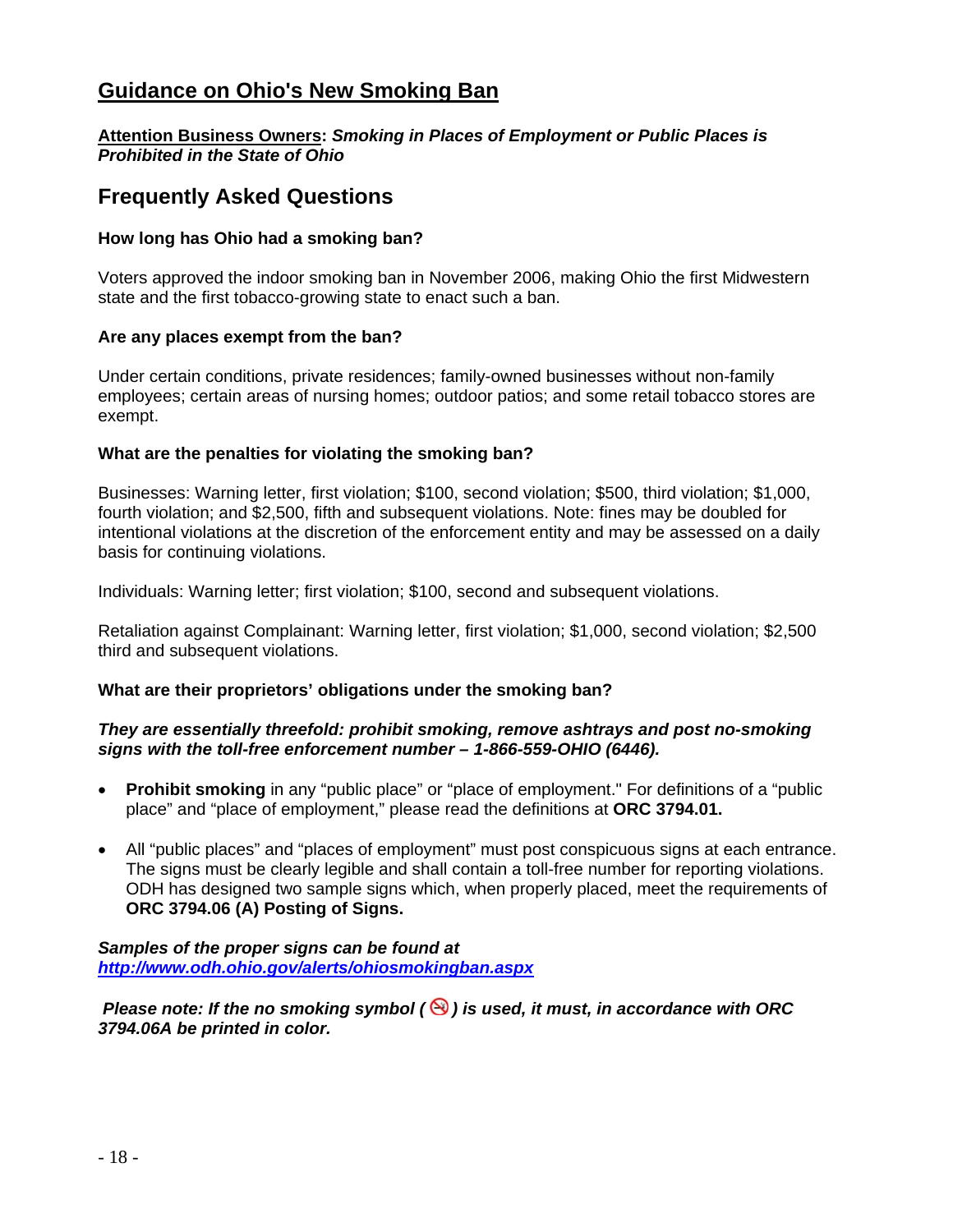# **EMPLOYER REQUIREMENTS**

#### *Before you hire any employees, there are many requirements to consider:*

#### **Employer Identification Number**

A business with employees must complete the federal Application for **Employer Identification Number (Form SS-4)** to receive an Employer Identification Number (EIN). The EIN will be needed when you file taxes.

If your business is a corporation, partnership, or limited liability company, it must have an EIN even if there are no employees. Sole proprietors must also have an EIN to pay wages to one or more employees or if they are required to file any excise tax returns (including those for alcohol, tobacco and firearms. To obtain the EIN file the **Application for Employer Identification Number (Form SS-4).** 

After you submit Form SS-4, your business will receive a **Federal Tax Deposit Book (Form 8109)**. These coupons are used when the business makes deposits of deducted employee personal income tax payments, joint employee-employer social security tax and Medicare payments, and employer payments for Federal Unemployment Tax.

If you have questions about the EIN or would like more information, you can order *Understanding Your EIN (Publication 1635)* by calling the IRS at **(800) 829-3676**. Or you can contact the IRS at the number listed below.

> **Internal Revenue Service Cincinnati, Ohio 45999-0002 PHONE: (800) 829-4933 FAX: (800) 829-4477 [www.irs.gov](http://www.irs.gov/)**

Every employee must have a **Summary of the Total Dollars Withheld** for the prior year on a **Form W-2** by **January 31**. The employer must submit **Form W-2** for each employee and **Form W-3** for all employees to the Social Security Administration by **February 28**.

If you have questions about **Form W-2** or **Form W-3** by calling the IRS at **(800) 829-1040** or visit online at **[www.irs.gov](http://www.irs.gov/)**

#### **Immigration Law**

The United States Immigration Law requires employers to verify that their employees are allowed to work in this country. **Form I-9 (Employee Eligibility Verification)** must be completed for every employee hired. For detailed information, please contact the Bureau of Citizenship and Immigration Services' Office of Business Liaison.

If you have questions about the Form I-9, contact:

**Bureau of Citizenship and Immigration Services Office of Business Liaison PHONE: (800) 357-2099 National Customer Service Center PHONE: (800) 375-5283 <http://www.uscis.gov/portal/site/uscis>**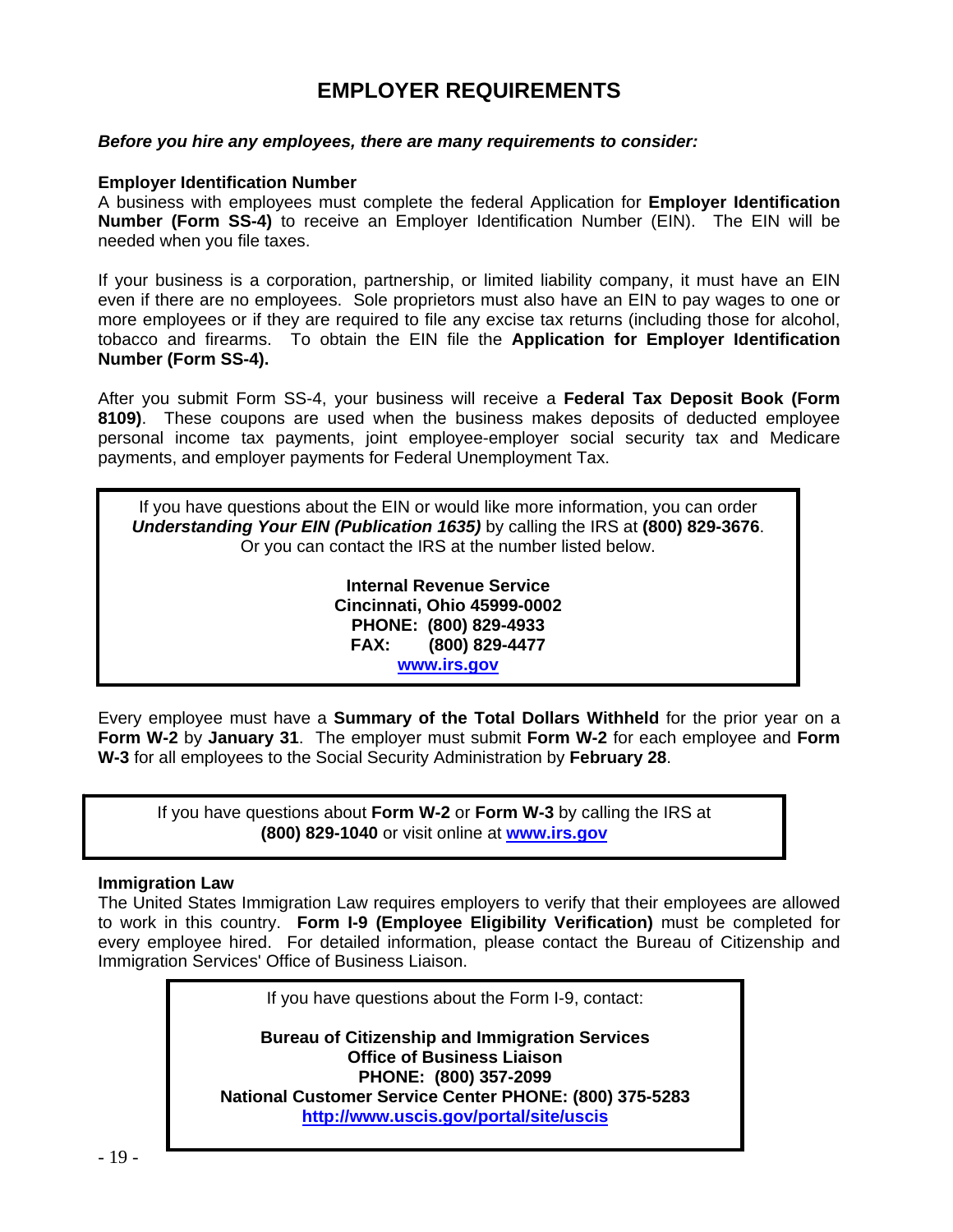#### **New Hire Reporting**

Federal and state laws require all employers to report all employees who live or work in Ohio. The law was created to improve child support collection and reduce false unemployment and workers' compensation claims.

Employers must report the employee's name, address, Social Security number, date of birth, date of hire, and the state in which the employee works. Employers may submit the information in many ways, including: mailing or faxing New Hire Reporting Form 7048, phoning in the information, or registering on-line. The information must be received no later than 20 days from the date of hire.

For more information, contact:

**Ohio New Hire Reporting Program PHONE: (888) 872-1490 [http://newhire-reporting.com/OH-](http://newhire-reporting.com/OH-Newhire/default.aspx)[Newhire/default.aspx](http://newhire-reporting.com/OH-Newhire/default.aspx)**

#### **Wage and Hour**

To make sure you are complying with Ohio's regulation of hours, minors and wages, contact the Ohio Department of Commerce. They can answer your questions and supply the required poster.

Businesses that gross more than \$500,000 annually should contact the U.S. Department of Labor for information about the Fair Labor Standards Act. Also, the federal government publishes the pamphlet **"Handy Reference Guide to Fair Labor Standards Act."** You can request a copy from any local Federal Wage and Hour Office (listed in most telephone books under "U.S. Government, Labor Department, Wage and Hour Division") and found on-line at **[www.apps.dol.gov.](http://www.apps.dol.gov/)** 

For more information, contact:

**Ohio Department of Commerce Wage and Hour Division PHONE: (614) 644-2239 [www.com.ohio.gov](http://www.com.ohio.gov/)**

## **Ohio Income Tax Withholding**

All employers with an office in Ohio or who are doing business in Ohio must withhold Ohio income taxes from their employees' wages each pay period. This applies only to wages paid for work performed in Ohio.

Employers must complete the **Application for Registering as an Ohio Withholding Agent (Form IT-1)** and return it to the Ohio Department of Taxation. After you return the form, you will also receive a coupon booklet to report and pay the tax withheld from your employees' pay. You can also register by phone Monday - Friday, 8:00 a.m. - 5:00 p.m.

If you have questions about withholding taxes or need to request a withholding registration packet, contact: **Ohio Department of Taxation General Business Questions: (888) 405-4039 Order Forms: (800) 282-1782 Register By Phone: (888) 405-4089 (press #1 after the message) [www.tax.ohio.gov](http://www.tax.ohio.gov/)**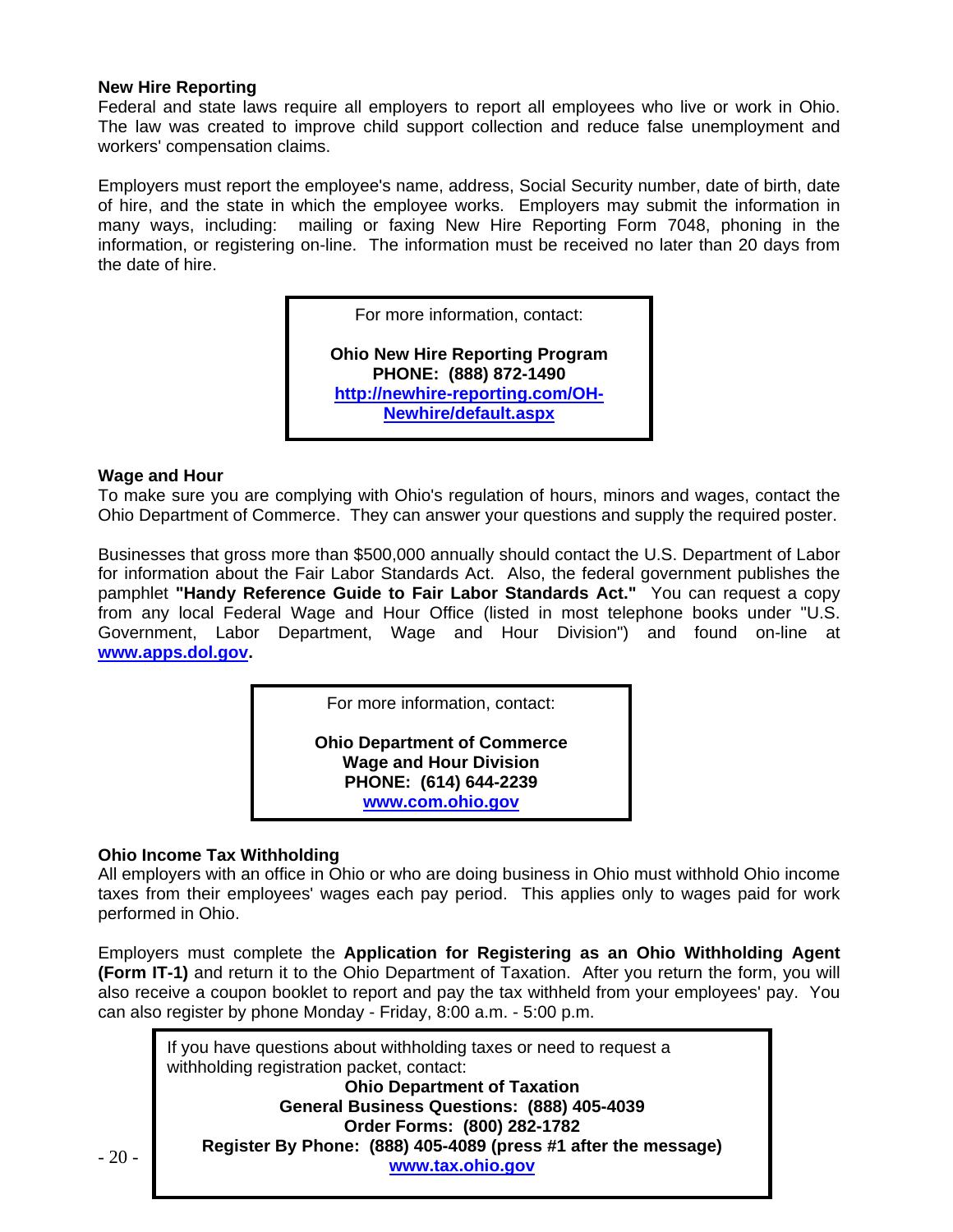# **Unemployment**

Employers of one or more workers (other than agricultural and domestic employers, who have special rules) must pay a state payroll tax, called "contributions," on wages paid to employees. These payments support Ohio's system of unemployment compensation benefits.

*If you fit into any of the following categories, you must make unemployment contributions:*

- Employ at least one worker in 20 different weeks during this year or last year
- Pay \$1,500 or more in wages during any quarter of this year or last year
- Are subject to the federal unemployment law this year or last year
- Acquire a business from an employer who was subject to the Ohio law, or
- Elect to cover employees voluntarily.

To register with Ohio Department of Job and Family Services (ODJFS), complete the Report to Determine Liability.

> For more assistance, or to request a copy of the Ohio Unemployment Compensation Guide, contact:

**Ohio Department of Job and Family Services PHONE: (614) 466-2319 [http://jfs.ohio.gov](http://jfs.ohio.gov/)**

#### **Workers' Compensation**

Ohio's Workers' Compensation Insurance Fund is a no-fault program designed to protect the employees and employers when a work-related injury, occupational disease or death occurs.

Every employer with one or more employees must have workers' compensation coverage. To begin coverage, employers file the **Application for Coverage (Form U-3)** with the Ohio Bureau of Workers' Compensation (BWC). The BWC also encourages you to apply on-line through their website.

Ohio law makes coverage elective for owners or ministers in one of the following categories: sole proprietor, partnerships, limited liability company (LLC) acting as a sole proprietor, limited liability company (LLC) acting as a partnership, family farm corporate officers, individual incorporated as a corporation (with no employees), ordained or associate ministers of a religious organization. For elective coverage, you must file a U3-S form.

Coverage begins when the BWC receives the completed application and a security deposit. The amount of the security deposit you'll pay is determined by the BWC and based on an estimate of your projected payroll. The minimum security deposit is \$10 and the maximum is \$1,000.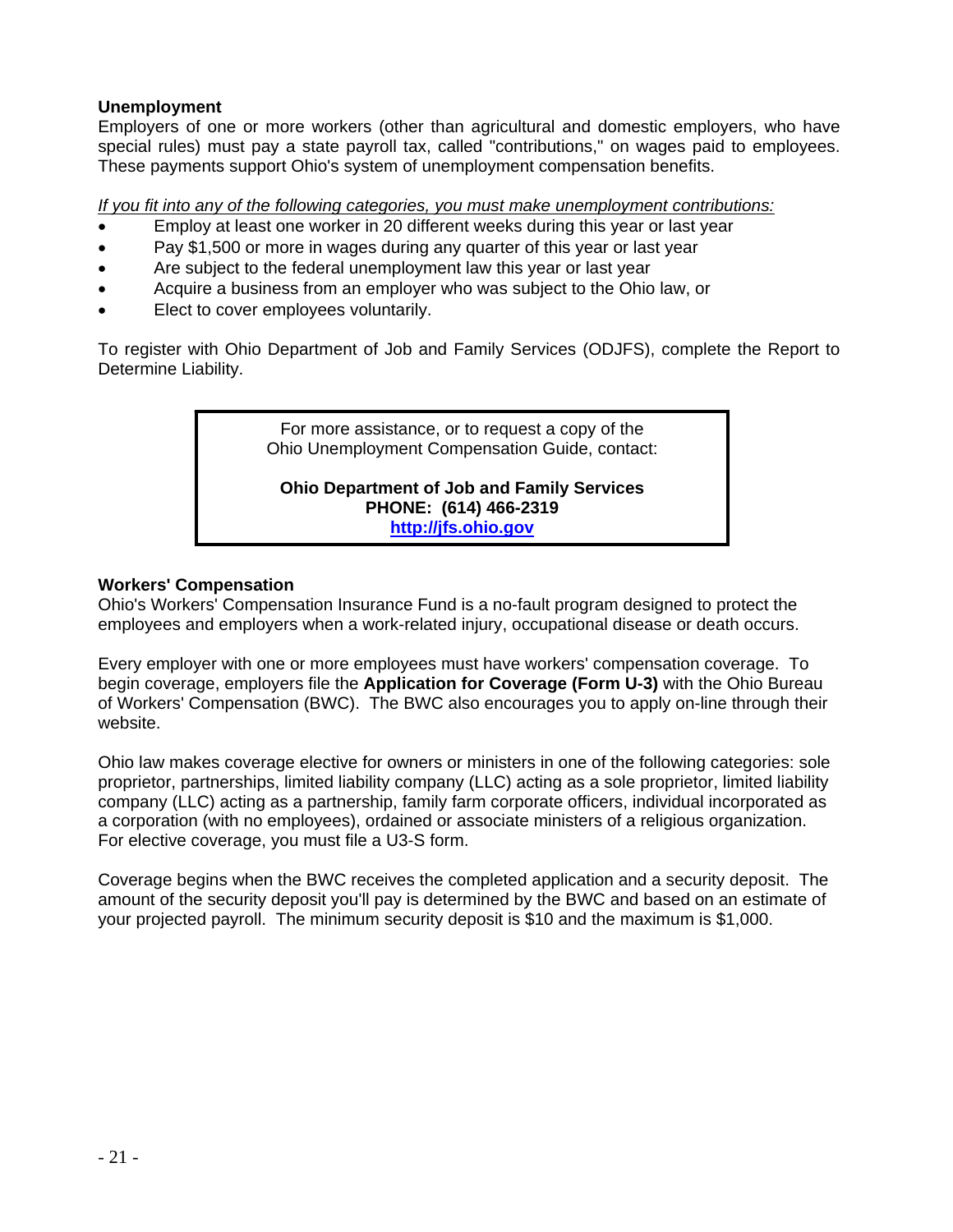|                                                                                                                                  | For more information, contact the Ohio BWC at (800) 644-6292                                                                             | or one of the customer service offices listed below:                                                                               |                                                                                                                            |
|----------------------------------------------------------------------------------------------------------------------------------|------------------------------------------------------------------------------------------------------------------------------------------|------------------------------------------------------------------------------------------------------------------------------------|----------------------------------------------------------------------------------------------------------------------------|
| Cambridge<br>Canton<br><b>Cleveland</b><br><b>Columbus</b><br><b>Dayton</b><br><b>Garfield Heights</b><br><b>Governor's Hill</b> | (740) 435-4210<br>(330) 471-0937<br>(216) 787-3060<br>(614) 752-4538<br>(800) 962-7768<br>(216) 584-0115<br>(513) 583-4403<br>Youngstown | <b>Hamilton</b><br>Lima<br>Logan<br><b>Mansfield</b><br><b>Portsmouth</b><br><b>Springfield</b><br><b>Toledo</b><br>(330) 797-5010 | (513) 785-4510<br>(419) 227-4116<br>(740) 385-9848<br>(419) 529-4528<br>(740) 353-3419<br>(937) 327-1365<br>(419) 245-2474 |
|                                                                                                                                  | You can also request coverage on-line the Bureau of Workers' Compensation website:                                                       | www.ohiobwc.com                                                                                                                    |                                                                                                                            |

# **Ohio Civil Rights Commission**

The State's anti-discrimination laws are enforced by the Ohio Civil Rights Commission (OCRC). The laws apply to employers with four or more employees in Ohio. Among the various requirements, employers must post the "Fair Employment Practices" poster in a highly visible area in each workplace. The OCRC also has several publications available at no cost.

# **WHAT SHOULD BE INCLUDED IN YOUR EMPLOYEE PERSONNEL FILES**

When you begin to hire employees, you should be aware of many requirements and regulations that apply to not only taxes, but also protection of personal information and presenting knowledge of your standard business processes, procedures and policies. Below is a list of items you should consider as necessary in your individual employee personnel files. Personnel files should be in a locked cabinet with limited access to personal information in your care.

- Resume and/or application form
- **Interview Notes**
- Background Check documentation
- Offer Letter with pay details
- I-9 Employee Eligibility Verification
- Copy of Drivers License and additional identification
- W-4 Employee Withholding Request (IRS)
- IT-4 Employee Withholding Exemption Certificate (Ohio and School)
- Form 7048 New Hire Reporting
- Health Insurance acceptance or waiver of coverage
- Delivery receipt for Employee Manual
- Training Record
- Attendance Record
- Quarterly Payroll Reports
- Family and Medical Leave Policy
- **Disability Policy**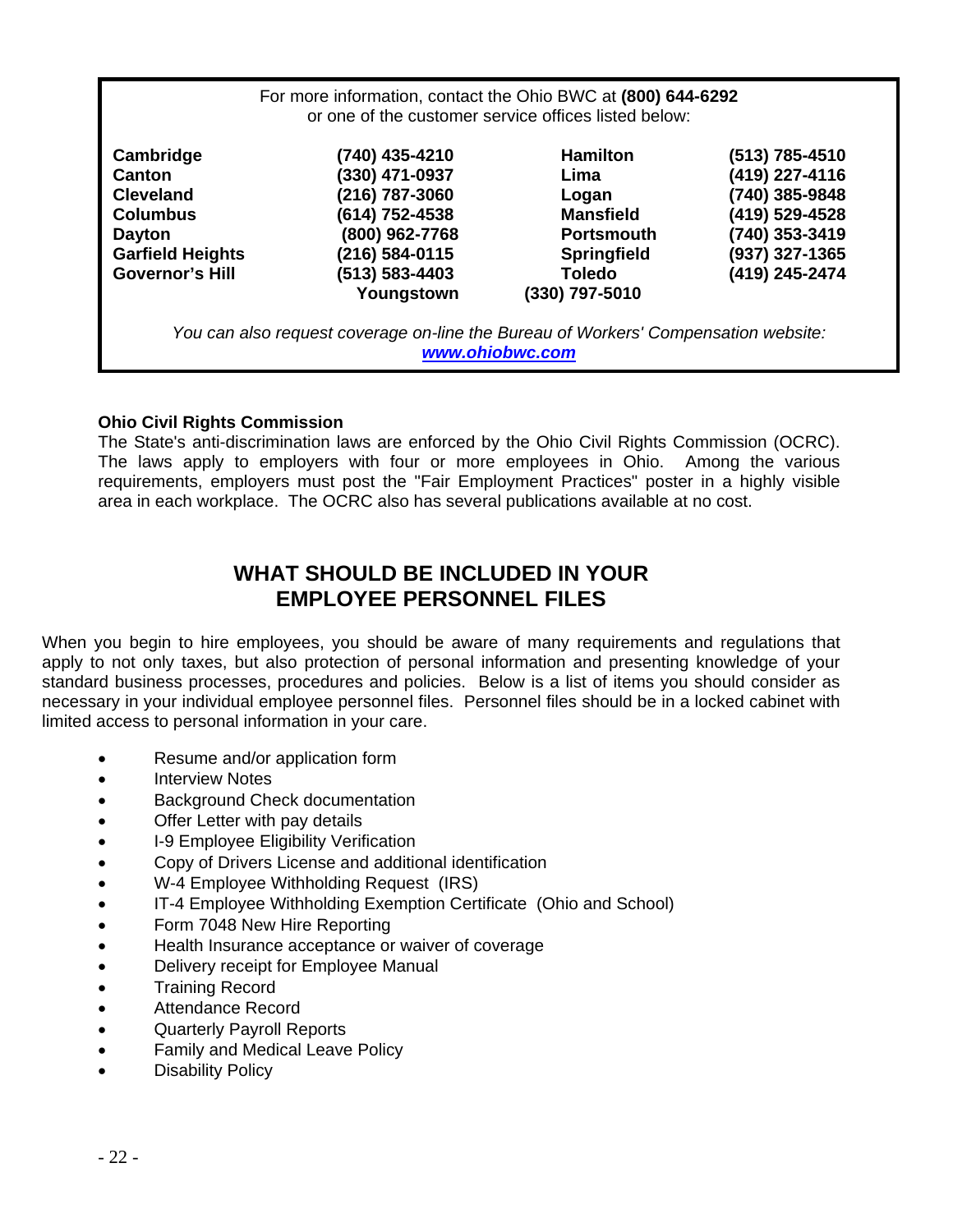# **GRANTS, LOANS, AND BUSINESS CERTIFICATION PROGRAMS**

## **GRANTS**

• The State and Federal Government *DOES NOT* have grants available to start a business at the current time. However, the following website (**[www.grants.gov](http://www.grants.gov/)**), and your local library will be able to provide you with helpful private-sector grant information.

## **LOANS**

• There are several loan programs available for start-up and emerging businesses. You can find information on our website (**[www.development.ohio.gov](http://www.development.ohio.gov/)**), at your local SBDC and in the Business Financing Opportunities document which is a part of your kit.

## **MINORITY BUSINESS CERTIFICATION**

The Minority Business Enterprise certification program in Ohio is designed to certify minority business, making them eligible to participate in the state's set aside program. Information is available on this program, as well as the application process, at **<http://das.ohio.gov/eod/EODMBEOFF.htm>** or call (614) 466-8380.

#### **EDGE – Encouraging Diversity Growth and Equity Program**

• EDGE is a State of Ohio development program for economically and socially disadvantaged business enterprises. Information is available on this program, as well as the application process, at **<http://das.ohio.gov/eod/EDGE/>** or call 614-466-8380.

# **SPECIALIZED RESOURCES**

There are advantages to having a business owned by a minority, woman or veteran. The advantages will depend strongly on your target customers. Many large businesses and government agencies have established set-aside programs which set a goal to partner and contract with minority, women and veteran-owned businesses.

#### **MINORITY BUSINESS OWNERS**

Minority Business Enterprise Division, at the Ohio Department of Development aids in the creation of an Ohio business environment that is sensitive to the particular needs of minority, small and disadvantaged businesses. The Division offers:

> Minority Business Assistance Program (MBAP) Procurement Technical Assistance Centers (PTAC) Office of Management and Technical Services (OMTS) Office of Minority Financial Incentives (OMFI)

For more information visit: **[htt://developoment.ohio.gov/dmba](http://www.developoment.ohio.gov/dmba)** or call: 800-848-1300 ext. 6-5700 or 614-466-5700. PTAC Program website: **<http://development.ohio.gov/dmba/ptac.htm>**

> Minority Business Enterprise Division Ohio Department of Development 77 South High Street, 24<sup>th</sup> Floor Columbus, Ohio 43216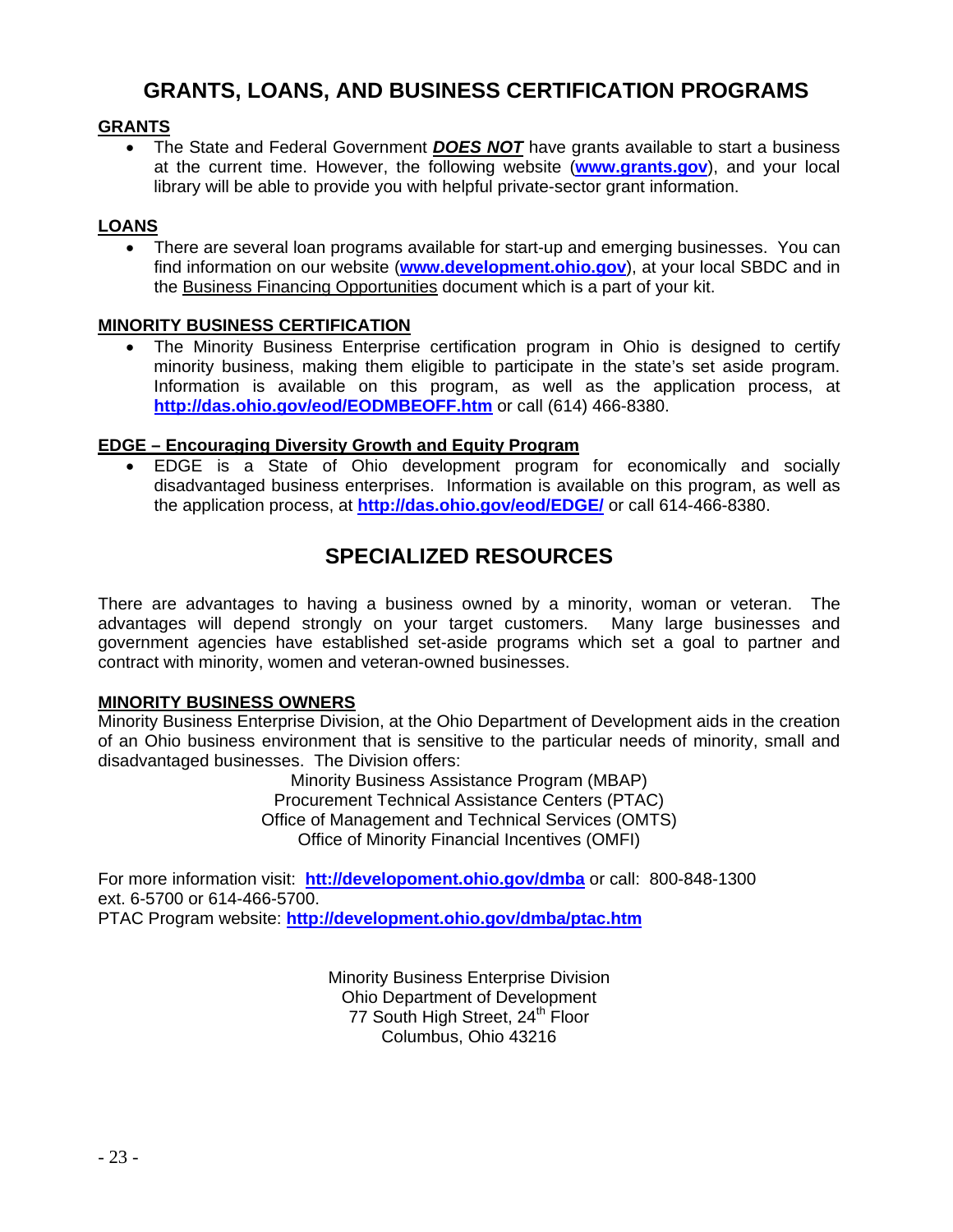# - 24 -

# **WOMEN BUSINESS OWNERS**

The term "women's business enterprise" (WBE), and its variations, means a business that is at least 51 percent controlled, operated and owned by a woman or women. Large businesses and government agencies look for and may require a percentage of their purchases to be directed to WBE, DBE or MBE contractors. General requirements include:

- 1. Women owners must be citizens or lawful permanent residents of the State of Ohio and the United States.
- 2. Ownership. Determination of whether a business is at least 51 percent owned by a woman or women shall be made without regard to community property laws.
- 3. Control and operation. Factors to consider in determining whether ownership and control:
	- a. Percentage of stock owned in a corporation or capital invested in a partnership;
	- b. Provisions for sharing income and losses;
	- c. Evidence of participation in significantly business policy development and decisions of importance to the business;
	- d. Corporate history indicates that the business is, in fact, woman controlled.

Agencies that certify include:

#### **STATE AGENCIES**

| Ohio Dept of Transportation                                       | Phone:                        |
|-------------------------------------------------------------------|-------------------------------|
| <b>Office of Contracts DBE Services</b>                           | $(614)$ 466-3778              |
| 1980 W. Broad St., Columbus, OH 43223                             |                               |
| <b>CITY AGENCIES</b>                                              |                               |
| City of Cincinnati                                                | Phone:                        |
| Office of Contract Compliance                                     | $(513)$ 352-3144              |
|                                                                   |                               |
| Two Centennial Plaza, 805 Central, Suite 22, Cincinnati, OH 45202 | Fax: (513) 352-3157<br>Phone: |
| City of Cleveland - Mayor's office of Equal Opportunity           |                               |
| <b>Female Business Enterprises</b>                                | (216) 664-4152                |
| City Hall - 601 Lakeside Ave., Cleveland, OH 44114                |                               |
| City of Columbus                                                  | Phone:                        |
| <b>Columbus Regional Minority Supplier Development Council</b>    | (614) 225-6959                |
| Business Specialist, 37 N. High St. 4th Fl, Columbus, OH 43215    |                               |
| City of Dayton, Attn: Rubye Bouquett                              | Phone:                        |
| Dayton Human Resource Council                                     | $(937)$ 333-1403              |
| 371 W. 2 <sup>nd</sup> St., Suite 100, Dayton, OH 45402           |                               |
| City of Elyria                                                    | Phone:                        |
| 131 Court St., Elyria City Hall, Elyria, OH 44035                 | (440) 326-1400                |
| <b>COUNTY AGENCIES</b>                                            |                               |
| Cuyahoga County Office of Procurement & Diversity,                | Phone:                        |
| 112 Hamilton Ave., Room 100, Cleveland, OH 44114                  | $(216)$ 443-7200              |
| <b>Franklin County</b>                                            | Phone:                        |
| Purchasing, County Administration Bldg.,                          | $(614)$ 462-3750              |
| 373 S. High St., 25 <sup>th</sup> Floor, Columbus, OH 43215       |                               |
|                                                                   |                               |

# **PRIVATE SECTOR WBE NATIONAL CERTIFICATION**

Women's Business Enterprise National Council, 1506 N. Greenville, Suite 230, Allen, TX 75002 (972) 359-0697

National Women Business Owners Corporation, 1001 W. Jasmine Dr., Suite G, Lake Park, FL 33403 (800) 675-5066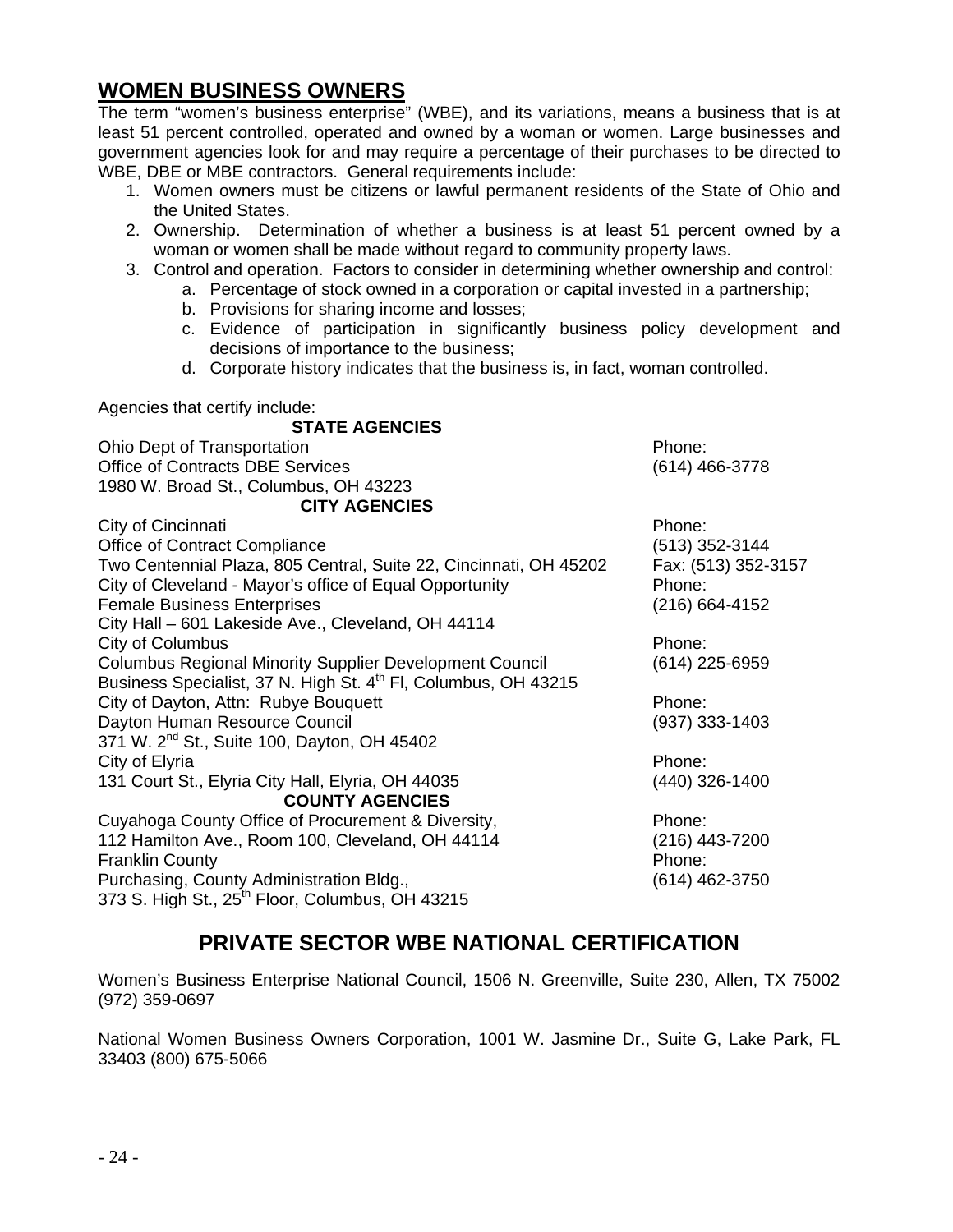**REGIONAL TRANSIT AUTHORITIES** *(recognize certification from other agencies)* 

- Stark Area Regional Transit Authority,1600 Gateway Boulevard SE, Canton, OH 44707 (330) 454-6132, ext. 520
- Central Ohio Transit Authority, 1600 McKinley Avenue, Columbus, OH 43222 (614) 275- 5800
- Queen City Metro, 6 East Fourth Street, Cincinnati, OH 45202 (513) 632-7699
- Toledo Area Regional Transit Authority, P.O. Box 792, Toledo, OH 43695 (419) 245-5213
- Western Reserve Transit Authority, 604 Mahoning Avenue, Youngstown, OH 44502 (330) 744-8431

# **USEFUL WEBSITES FOR WOMEN IN BUSINESS**

The websites listed below will help you find additional resources and networking opportunities for women business owners.

#### **Women Business Owner Organizations in Ohio**

[www.ywcacolumbus.org](http://www.ywcacolumbus.org/) - Columbus Area Women's Business Council [www.seohiowin.org](http://www.seohiowin.org/) - Southeast Ohio Women in Networking – Athens Area [www.alexcdc.com](http://www.alexcdc.com/) – Women Business Center - Cleveland Office [www.wentoledo.org](http://www.wentoledo.org/) – Women Entrepreneurial Network – Toledo Area [www.wrcmv.org](http://www.wrcmv.org/) – Women's Resource Collaborative of Miami Valley [www.cbincubator.org](http://www.cbincubator.org/) – Women Business Resource Center – Cincinnati Area

#### **State and Federal Programs**

[www.entrepreneurohio.org](http://www.entrepreneurohio.org/) - Small Business Development Centers of Ohio [www.development.ohio.gov/Entrepreneurship](http://www.development.ohio.gov/Entrepreneurship) - Entrepreneurship and Small Business Division [www.development.ohio.gov](http://www.development.ohio.gov/) - Ohio Department of Development [www.sba.gov](http://www.sba.gov/) - U.S. Small Business Administration (SBA) [www.nwbc.gov](http://www.nwbc.gov/) - National Women's Business Council [www.women-21.gov](http://www.women-21.gov/) - Women Entrepreneurship in the 21<sup>st</sup> Century

#### **National Women Business Owner Organizations**

[www.nwboc.org](http://www.nwboc.org/) - National Women's Business Council [www.witi.org](http://www.witi.org/) - Women in Technology International [www.womenowned.com](http://www.womenowned.com/) - Women Owned Business Database [www.nawbo.org](http://www.nawbo.org/) - National Association of Women Business Owners [www.bpwusa.org](http://www.bpwusa.org/) - Business and Professional Women [www.abwi.org](http://www.abwi.org/) - Alliance of Business Women International [www.wbex.org](http://www.wbex.org/) - The Women's Business Exchange [www.wbenc.org](http://www.wbenc.org/) - Women Business Enterprise National Council

#### **Additional Resources for Women in Business**

[www.digital-women.com](http://www.digital-women.com/) - Digital Women [www.iwpr.org](http://www.iwpr.org/) - Institute for Women's Policy Research

#### *CERTIFICATIONS*

*DBE means "Disadvantaged Business Enterprise." This term is used by government agencies and, is not the same as WBE.* 

*FBE means "Female Business Enterprise." This term is used by the City of Cleveland and, is the same as WBE. MBE means "Minority Business Enterprise." This term is used by government agencies and, is not the same as WBE.*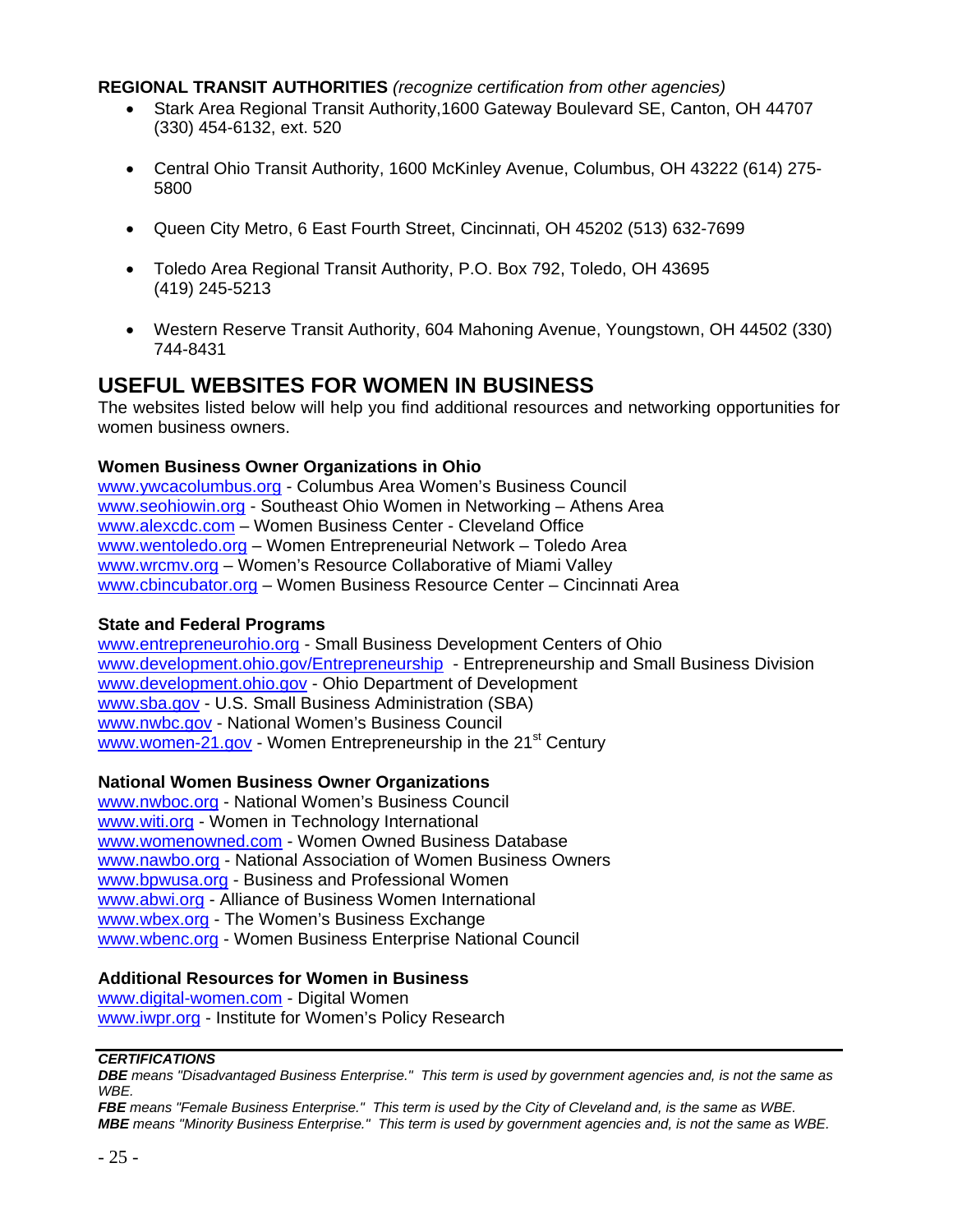# **Veteran Business Owners**

Across the nation we see a concerted effort to include veteran-owned businesses as an emerging segment of business owners with special programs focused on their needs. In most instances "veteran" includes but is not limited to:

- Veterans
- Service-disabled veterans
- Active-duty service members
- Reservists and National Guard Members

A small business owned and controlled by a service-disabled veteran is a small business that is not less than 51 percent owned by one or more service-disabled veterans, or in the case of a publicly-owned business, that is not less than 51 percent managed in the daily business operations by one or more service-disabled veterans.

# **USEFUL WEBSITES FOR VETERANS IN BUSINESS**

The websites listed below will help you find additional resources and networking opportunities for veteran business owners.

[www.entrepreneurohio.org](http://www.entrepreneurohio.org/) - Small Business Development Centers of Ohio [www.development.ohio.gov/entrepreneurship](http://www.development.ohio.gov/entrepreneurship) - Entrepreneurship and Small Business Division [www.development.ohio.gov](http://www.development.ohio.gov/) - Ohio Department of Development <http://dvs.ohio.gov/> - Ohio Department of Veteran Services <http://olrs.ohio.gov/asp/veteransTXT.asp>- Military and Veteran Resources [www.sba.gov](http://www.sba.gov/) - U.S. Small Business Administration (SBA) [www.sba.gov/patriotexpress/index.html](http://www.sba.gov/patriotexpress/index.html) - SBA's Patriot Express Loan Program [www.sba.gov/aboutsba/sbaprograms/reservists/businessdev/ngr\\_oh.html](http://www.sba.gov/aboutsba/sbaprograms/reservists/businessdev/ngr_oh.html) - Veteran Business Development Officers in Ohio [www.va.gov](http://www.va.gov/) – U. S. Department of Veteran Affairs (VA) [www.vetbiz.gov](http://www.vetbiz.gov/) – Veteran Business at the VA [www.navoba.com](http://www.navoba.com/) – National Veteran-owned Business Association [www.osdbu.dot.gov](http://www.osdbu.dot.gov/) – Office of Small and Disadvantaged Business Utilization [www.Thefranchiseblog4Vets.com](http://www.thefranchiseblog4vets.com/) – Franchise Blog for Veterans <http://development.ohio.gov/dmba/ptacservices.htm> - Procurement Technical Assistance Centers [www.backtoworkohio.org](http://www.backtoworkohio.org/) – Best Way to Start a Home-Based Business Workshop [www.score.org](http://www.score.org/) –Service Corps of Retired Executives – Counselors to America's Businesses <http://www.development.ohio.gov/Minority>– Minority Business Assistance Program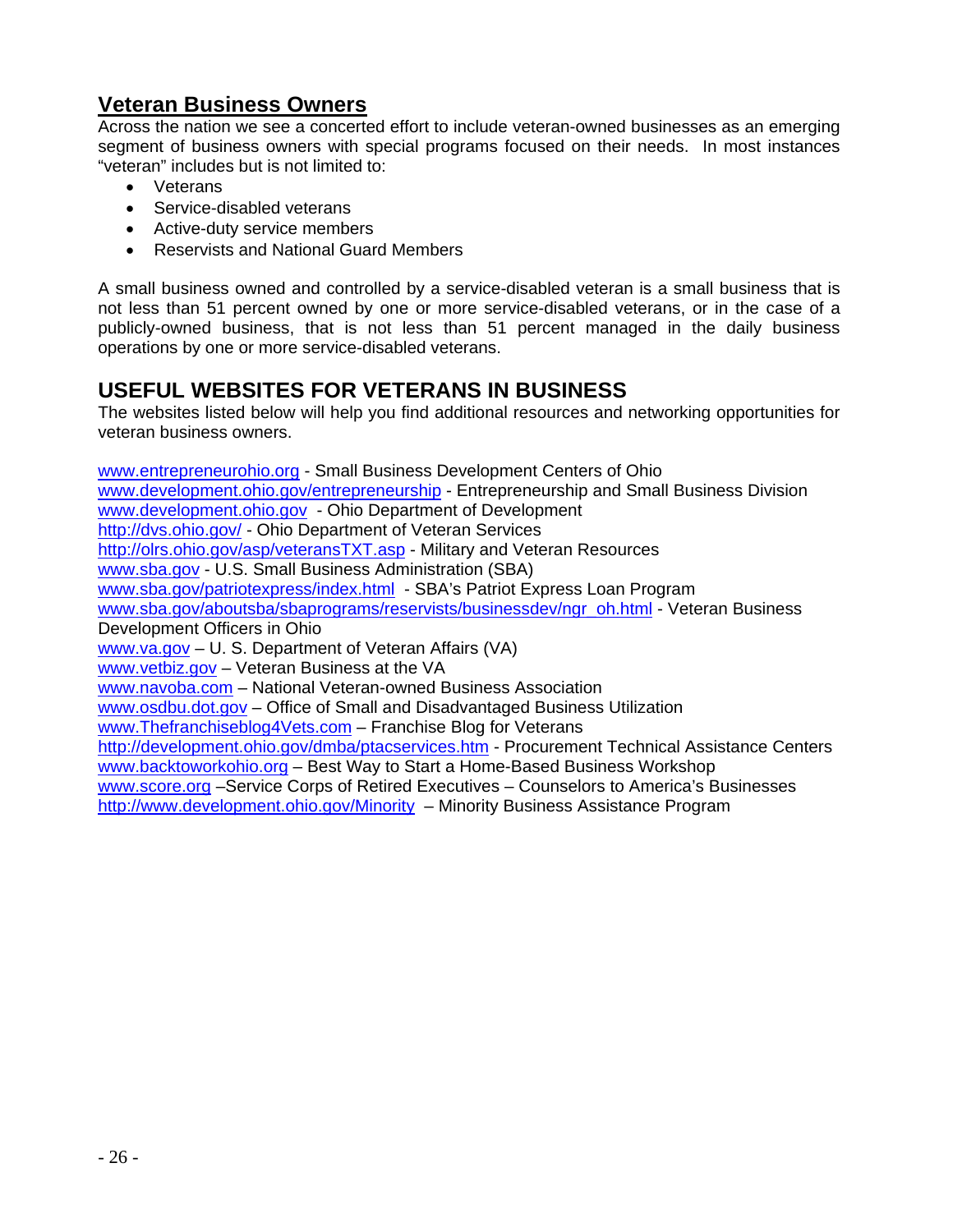# **BUSINESS PLAN QUESTIONNAIRE**

#### **Please complete this business plan guide. It will be helpful when you meet with your Small Business Development Center (SBDC) business advisor.** *(Attach additional sheets as needed.)*

|    | Name:________                                                                                                                                                                                                     |
|----|-------------------------------------------------------------------------------------------------------------------------------------------------------------------------------------------------------------------|
|    |                                                                                                                                                                                                                   |
|    |                                                                                                                                                                                                                   |
|    |                                                                                                                                                                                                                   |
| 1. | Describe the product/service your business is planning to offer. Specifically describe what<br>the product/service will do for your customers.                                                                    |
| 2. | Where will your business be located? What geographic area will it serve?                                                                                                                                          |
| 3. | Is your business?<br>[] new business<br>[] expansion of a current business<br>[] take-over of an existing business [] not sure what the business will be                                                          |
| 4. | Is your business going to be?<br>[] sole proprietorship [] C-corporation [] partnership<br>[] S-corporation [] limited liability partnership [] limited liability company<br>[] nonprofit corporation [] not sure |
| 5. | Why are you going into business? Think about financial and non-financial goals.<br>Financial                                                                                                                      |
|    | Non-financial                                                                                                                                                                                                     |

2. Describe your target market's buying habits. Think about how often they will purchase your product/service. Think about prices and seasonal buying patterns.

\_\_\_\_\_\_\_\_\_\_\_\_\_\_\_\_\_\_\_\_\_\_\_\_\_\_\_\_\_\_\_\_\_\_\_\_\_\_\_\_\_\_\_\_\_\_\_\_\_\_\_\_\_\_\_\_\_\_\_\_\_\_\_\_\_\_\_\_\_\_\_\_\_\_\_\_\_ \_\_\_\_\_\_\_\_\_\_\_\_\_\_\_\_\_\_\_\_\_\_\_\_\_\_\_\_\_\_\_\_\_\_\_\_\_\_\_\_\_\_\_\_\_\_\_\_\_\_\_\_\_\_\_\_\_\_\_\_\_\_\_\_\_\_\_\_\_\_\_\_\_\_\_\_\_

\_\_\_\_\_\_\_\_\_\_\_\_\_\_\_\_\_\_\_\_\_\_\_\_\_\_\_\_\_\_\_\_\_\_\_\_\_\_\_\_\_\_\_\_\_\_\_\_\_\_\_\_\_\_\_\_\_\_\_\_\_\_\_\_\_\_\_\_\_\_\_\_\_\_\_\_\_ \_\_\_\_\_\_\_\_\_\_\_\_\_\_\_\_\_\_\_\_\_\_\_\_\_\_\_\_\_\_\_\_\_\_\_\_\_\_\_\_\_\_\_\_\_\_\_\_\_\_\_\_\_\_\_\_\_\_\_\_\_\_\_\_\_\_\_\_\_\_\_\_\_\_\_\_\_

3. List the factors you have considered in choosing your location (such as cost, overhead, traffic flow, parking, zoning laws, building codes, options for expansion, etc.).

\_\_\_\_\_\_\_\_\_\_\_\_\_\_\_\_\_\_\_\_\_\_\_\_\_\_\_\_\_\_\_\_\_\_\_\_\_\_\_\_\_\_\_\_\_\_\_\_\_\_\_\_\_\_\_\_\_\_\_\_\_\_\_\_\_\_\_\_\_\_\_\_\_\_\_\_\_ \_\_\_\_\_\_\_\_\_\_\_\_\_\_\_\_\_\_\_\_\_\_\_\_\_\_\_\_\_\_\_\_\_\_\_\_\_\_\_\_\_\_\_\_\_\_\_\_\_\_\_\_\_\_\_\_\_\_\_\_\_\_\_\_\_\_\_\_\_\_\_\_\_\_\_\_\_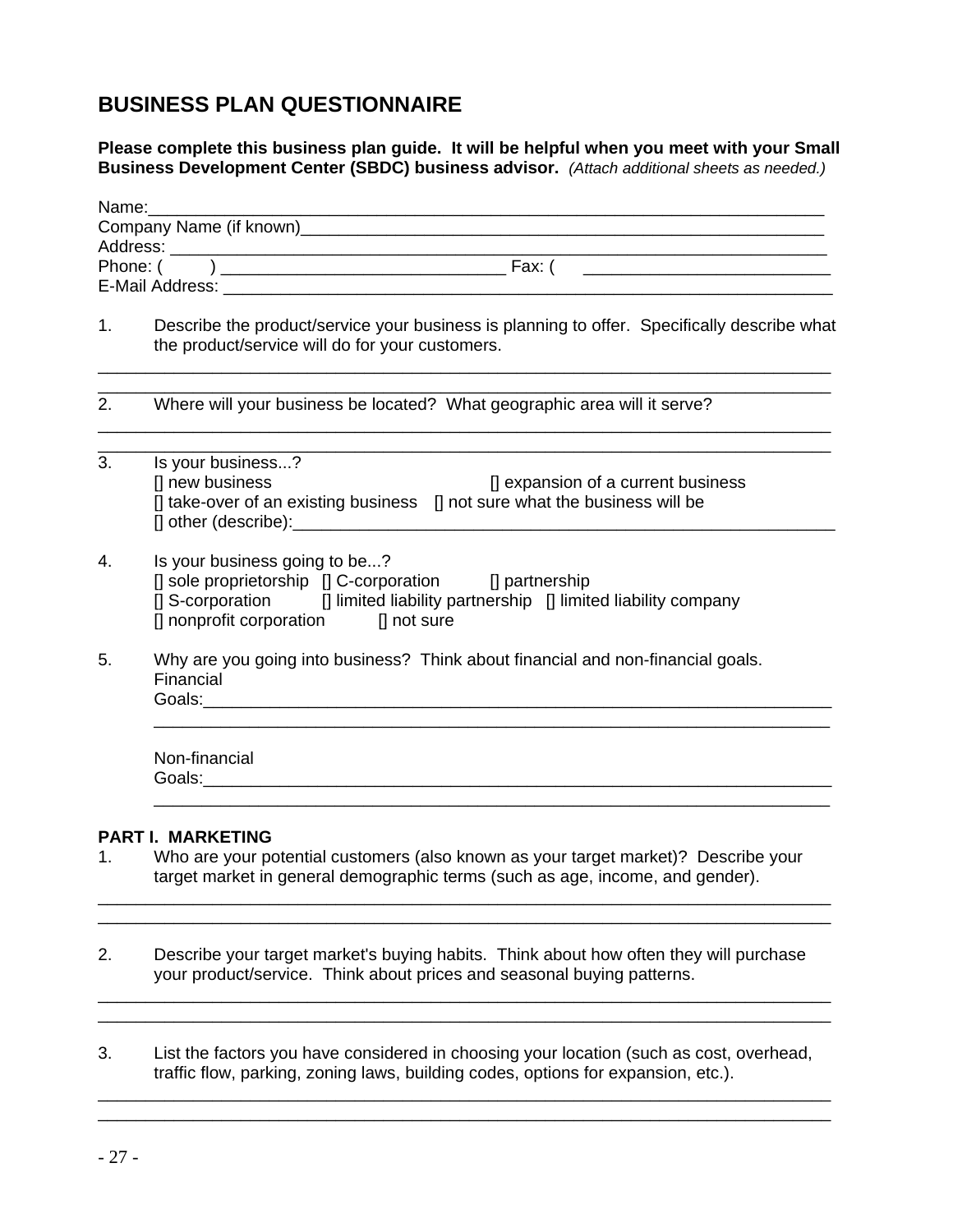4. Describe your main competitors. Include your competitors' business names, locations, and how well their businesses are doing.

\_\_\_\_\_\_\_\_\_\_\_\_\_\_\_\_\_\_\_\_\_\_\_\_\_\_\_\_\_\_\_\_\_\_\_\_\_\_\_\_\_\_\_\_\_\_\_\_\_\_\_\_\_\_\_\_\_\_\_\_\_\_\_\_\_\_\_\_\_\_\_\_\_\_\_\_\_ \_\_\_\_\_\_\_\_\_\_\_\_\_\_\_\_\_\_\_\_\_\_\_\_\_\_\_\_\_\_\_\_\_\_\_\_\_\_\_\_\_\_\_\_\_\_\_\_\_\_\_\_\_\_\_\_\_\_\_\_\_\_\_\_\_\_\_\_\_\_\_\_\_\_\_\_\_

5. Why do you think customers will buy from you? Include product/service benefits and company strengths. What are the differences between your products/services and the competitors' products/services.

\_\_\_\_\_\_\_\_\_\_\_\_\_\_\_\_\_\_\_\_\_\_\_\_\_\_\_\_\_\_\_\_\_\_\_\_\_\_\_\_\_\_\_\_\_\_\_\_\_\_\_\_\_\_\_\_\_\_\_\_\_\_\_\_\_\_\_\_\_\_\_\_\_\_\_\_\_ \_\_\_\_\_\_\_\_\_\_\_\_\_\_\_\_\_\_\_\_\_\_\_\_\_\_\_\_\_\_\_\_\_\_\_\_\_\_\_\_\_\_\_\_\_\_\_\_\_\_\_\_\_\_\_\_\_\_\_\_\_\_\_\_\_\_\_\_\_\_\_\_\_\_\_\_\_

- 6. How is your product/service priced compared to the competition? [] higher [] same [] lower [] lower [] don't know
- 7. Explain how you decided to price your product/service. Include information about how much you expect your costs to be and how much profit you expect to make.

\_\_\_\_\_\_\_\_\_\_\_\_\_\_\_\_\_\_\_\_\_\_\_\_\_\_\_\_\_\_\_\_\_\_\_\_\_\_\_\_\_\_\_\_\_\_\_\_\_\_\_\_\_\_\_\_\_\_\_\_\_\_\_\_\_\_\_\_\_\_\_\_\_\_\_\_\_ 8. Is there a market (need) for your business? What percentage of the market do you think you will get? Think about the markets past growth (last 3-5 years) and future growth (next 2-3 years).

\_\_\_\_\_\_\_\_\_\_\_\_\_\_\_\_\_\_\_\_\_\_\_\_\_\_\_\_\_\_\_\_\_\_\_\_\_\_\_\_\_\_\_\_\_\_\_\_\_\_\_\_\_\_\_\_\_\_\_\_\_\_\_\_\_\_\_\_\_\_\_\_\_\_\_\_\_ \_\_\_\_\_\_\_\_\_\_\_\_\_\_\_\_\_\_\_\_\_\_\_\_\_\_\_\_\_\_\_\_\_\_\_\_\_\_\_\_\_\_\_\_\_\_\_\_\_\_\_\_\_\_\_\_\_\_\_\_\_\_\_\_\_\_\_\_\_\_\_\_\_\_\_\_\_

\_\_\_\_\_\_\_\_\_\_\_\_\_\_\_\_\_\_\_\_\_\_\_\_\_\_\_\_\_\_\_\_\_\_\_\_\_\_\_\_\_\_\_\_\_\_\_\_\_\_\_\_\_\_\_\_\_\_\_\_\_\_\_\_\_\_\_\_\_\_\_\_\_\_\_\_\_

- 9. How do you plan to advertise your product/service?  $\frac{1}{2}$  ,  $\frac{1}{2}$  ,  $\frac{1}{2}$  ,  $\frac{1}{2}$  ,  $\frac{1}{2}$  ,  $\frac{1}{2}$  ,  $\frac{1}{2}$  ,  $\frac{1}{2}$  ,  $\frac{1}{2}$  ,  $\frac{1}{2}$  ,  $\frac{1}{2}$  ,  $\frac{1}{2}$  ,  $\frac{1}{2}$  ,  $\frac{1}{2}$  ,  $\frac{1}{2}$  ,  $\frac{1}{2}$  ,  $\frac{1}{2}$  ,  $\frac{1}{2}$  ,  $\frac{1$
- 10. How will your product/service reach your target market? These are known as your sales and distribution methods. \_\_\_\_\_\_\_\_\_\_\_\_\_\_\_\_\_\_\_\_\_\_\_\_\_\_\_\_\_\_\_\_\_\_\_\_\_\_\_\_\_\_\_\_\_\_\_\_\_\_\_\_\_\_\_\_\_\_\_\_\_\_\_\_\_\_\_\_\_\_\_\_\_\_\_\_\_

\_\_\_\_\_\_\_\_\_\_\_\_\_\_\_\_\_\_\_\_\_\_\_\_\_\_\_\_\_\_\_\_\_\_\_\_\_\_\_\_\_\_\_\_\_\_\_\_\_\_\_\_\_\_\_\_\_\_\_\_\_\_\_\_\_\_\_\_\_\_\_\_\_\_\_\_\_

\_\_\_\_\_\_\_\_\_\_\_\_\_\_\_\_\_\_\_\_\_\_\_\_\_\_\_\_\_\_\_\_\_\_\_\_\_\_\_\_\_\_\_\_\_\_\_\_\_\_\_\_\_\_\_\_\_\_\_\_\_\_\_\_\_\_\_\_\_\_\_\_\_\_\_\_\_ \_\_\_\_\_\_\_\_\_\_\_\_\_\_\_\_\_\_\_\_\_\_\_\_\_\_\_\_\_\_\_\_\_\_\_\_\_\_\_\_\_\_\_\_\_\_\_\_\_\_\_\_\_\_\_\_\_\_\_\_\_\_\_\_\_\_\_\_\_\_\_\_\_\_\_\_\_

11. Describe your future customers, locations, and new products.

#### **PART II. MANAGEMENT**

1. Describe your educational background and managerial experience in this type of business. Include all types of related experience. ATTACH A CURRENT RESUME.

\_\_\_\_\_\_\_\_\_\_\_\_\_\_\_\_\_\_\_\_\_\_\_\_\_\_\_\_\_\_\_\_\_\_\_\_\_\_\_\_\_\_\_\_\_\_\_\_\_\_\_\_\_\_\_\_\_\_\_\_\_\_\_\_\_\_\_\_\_\_\_\_\_\_\_\_\_ \_\_\_\_\_\_\_\_\_\_\_\_\_\_\_\_\_\_\_\_\_\_\_\_\_\_\_\_\_\_\_\_\_\_\_\_\_\_\_\_\_\_\_\_\_\_\_\_\_\_\_\_\_\_\_\_\_\_\_\_\_\_\_\_\_\_\_\_\_\_\_\_\_\_\_\_\_

\_\_\_\_\_\_\_\_\_\_\_\_\_\_\_\_\_\_\_\_\_\_\_\_\_\_\_\_\_\_\_\_\_\_\_\_\_\_\_\_\_\_\_\_\_\_\_\_\_\_\_\_\_\_\_\_\_\_\_\_\_\_\_\_\_\_\_\_\_\_\_\_\_\_\_\_\_ \_\_\_\_\_\_\_\_\_\_\_\_\_\_\_\_\_\_\_\_\_\_\_\_\_\_\_\_\_\_\_\_\_\_\_\_\_\_\_\_\_\_\_\_\_\_\_\_\_\_\_\_\_\_\_\_\_\_\_\_\_\_\_\_\_\_\_\_\_\_\_\_\_\_\_\_\_

2. Do you belong to any trade or business organizations?

3. What management and staff positions have you identified? What duties will they have? What skills do they need? Have you completed the necessary paperwork?

\_\_\_\_\_\_\_\_\_\_\_\_\_\_\_\_\_\_\_\_\_\_\_\_\_\_\_\_\_\_\_\_\_\_\_\_\_\_\_\_\_\_\_\_\_\_\_\_\_\_\_\_\_\_\_\_\_\_\_\_\_\_\_\_\_\_\_\_\_\_\_\_\_\_\_\_\_ \_\_\_\_\_\_\_\_\_\_\_\_\_\_\_\_\_\_\_\_\_\_\_\_\_\_\_\_\_\_\_\_\_\_\_\_\_\_\_\_\_\_\_\_\_\_\_\_\_\_\_\_\_\_\_\_\_\_\_\_\_\_\_\_\_\_\_\_\_\_\_\_\_\_\_\_\_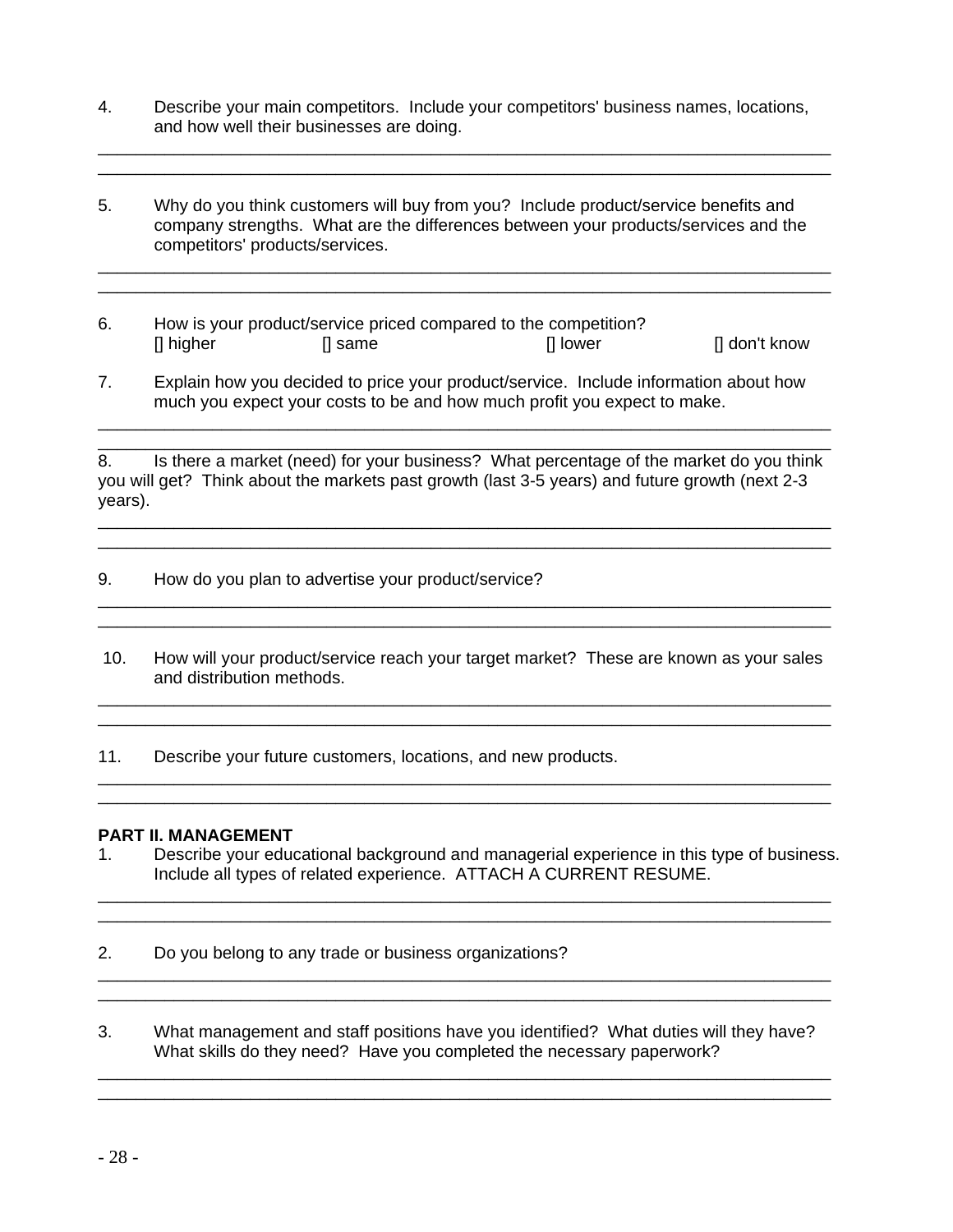4. Which records have you thought about using to control your business? [] payroll [] sales/accounts receivable [] inventor [] purchases/accounts payable [] computer software package (name): \_\_\_\_\_\_\_\_\_\_\_\_\_\_\_\_\_\_\_  $\Box$  other (describe):

## **PART III. EQUIPMENT AND INVENTORY**

1. What equipment and inventory items are required to start and run your business? Attach complete lists, including costs of what you currently own and what you need to purchase or lease.

\_\_\_\_\_\_\_\_\_\_\_\_\_\_\_\_\_\_\_\_\_\_\_\_\_\_\_\_\_\_\_\_\_\_\_\_\_\_\_\_\_\_\_\_\_\_\_\_\_\_\_\_\_\_\_\_\_\_\_\_\_\_\_\_\_\_\_\_\_\_\_\_\_\_\_\_\_ \_\_\_\_\_\_\_\_\_\_\_\_\_\_\_\_\_\_\_\_\_\_\_\_\_\_\_\_\_\_\_\_\_\_\_\_\_\_\_\_\_\_\_\_\_\_\_\_\_\_\_\_\_\_\_\_\_\_\_\_\_\_\_\_\_\_\_\_\_\_\_\_\_\_\_\_\_

\_\_\_\_\_\_\_\_\_\_\_\_\_\_\_\_\_\_\_\_\_\_\_\_\_\_\_\_\_\_\_\_\_\_\_\_\_\_\_\_\_\_\_\_\_\_\_\_\_\_\_\_\_\_\_\_\_\_\_\_\_\_\_\_\_\_\_\_\_\_\_\_\_\_\_\_\_ \_\_\_\_\_\_\_\_\_\_\_\_\_\_\_\_\_\_\_\_\_\_\_\_\_\_\_\_\_\_\_\_\_\_\_\_\_\_\_\_\_\_\_\_\_\_\_\_\_\_\_\_\_\_\_\_\_\_\_\_\_\_\_\_\_\_\_\_\_\_\_\_\_\_\_\_\_

\_\_\_\_\_\_\_\_\_\_\_\_\_\_\_\_\_\_\_\_\_\_\_\_\_\_\_\_\_\_\_\_\_\_\_\_\_\_\_\_\_\_\_\_\_\_\_\_\_\_\_\_\_\_\_\_\_\_\_\_\_\_\_\_\_\_\_\_\_\_\_\_\_\_\_\_\_ \_\_\_\_\_\_\_\_\_\_\_\_\_\_\_\_\_\_\_\_\_\_\_\_\_\_\_\_\_\_\_\_\_\_\_\_\_\_\_\_\_\_\_\_\_\_\_\_\_\_\_\_\_\_\_\_\_\_\_\_\_\_\_\_\_\_\_\_\_\_\_\_\_\_\_\_\_

2. List the potential suppliers of the items you need for your business.

#### **PART IV. TAXES, INSURANCE AND REGULATIONS**

- 1. What kind of taxes will your business have to pay? Who will prepare your taxes?
- 2. Have you talked with an insurance agent? What type of insurance do you need? How much will it cost?
- \_\_\_\_\_\_\_\_\_\_\_\_\_\_\_\_\_\_\_\_\_\_\_\_\_\_\_\_\_\_\_\_\_\_\_\_\_\_\_\_\_\_\_\_\_\_\_\_\_\_\_\_\_\_\_\_\_\_\_\_\_\_\_\_\_\_\_\_\_\_\_\_\_\_\_\_\_ 3. Which local, state and federal regulations apply to your business? What types of licenses do you need? \_\_\_\_\_\_\_\_\_\_\_\_\_\_\_\_\_\_\_\_\_\_\_\_\_\_\_\_\_\_\_\_\_\_\_\_\_\_\_\_\_\_\_\_\_\_\_\_\_\_\_\_\_\_\_\_\_\_\_\_\_\_\_\_\_\_\_\_\_\_\_\_\_\_\_\_\_

\_\_\_\_\_\_\_\_\_\_\_\_\_\_\_\_\_\_\_\_\_\_\_\_\_\_\_\_\_\_\_\_\_\_\_\_\_\_\_\_\_\_\_\_\_\_\_\_\_\_\_\_\_\_\_\_\_\_\_\_\_\_\_\_\_\_\_\_\_\_\_\_\_\_\_\_\_

**PART V. FINANCES (***The "Financing Your Business" attachment will help guide you through this area.***)** 

\_\_\_\_\_\_\_\_\_\_\_\_\_\_\_\_\_\_\_\_\_\_\_\_\_\_\_\_\_\_\_\_\_\_\_\_\_\_\_\_\_\_\_\_\_\_\_\_\_\_\_\_\_\_\_\_\_\_\_\_\_\_\_\_\_\_\_\_\_\_\_\_\_\_\_\_\_

- 1. On a separate sheet of paper, make a list of all the costs you expect to incur.
- 2. What is the minimum amount you need to take home from the business in order to live?  $\text{S}$  per month.
- 3. When your business makes a profit, how much money are you willing to keep in the business to help it grow?  $\frac{1}{2}$
- 4. What will you do if sales do not cover expenses?
- 5. How much, in total, will you need to start your business?  $\$\,$

\_\_\_\_\_\_\_\_\_\_\_\_\_\_\_\_\_\_\_\_\_\_\_\_\_\_\_\_\_\_\_\_\_\_\_\_\_\_\_\_\_\_\_\_\_\_\_\_\_\_\_\_\_\_\_\_\_\_\_\_\_\_\_\_\_\_\_\_\_\_\_\_\_\_\_\_\_

- 6. Approximately what percent of this money will come from: personal funds \_\_\_\_\_\_\_\_\_\_\_\_\_\_% borrow from bank \_\_\_\_\_\_\_\_\_\_\_\_\_\_%<br>borrow from family  $\begin{array}{cc} \sim & \text{6} & \text{6} \\ \text{6} & \text{6} & \text{6} \\ \text{7} & \text{7} & \text{7} \\ \text{8} & \text{8} & \text{8} \end{array}$ borrow from family
- 7. On a separate sheet of paper, explain what the money will be used for.